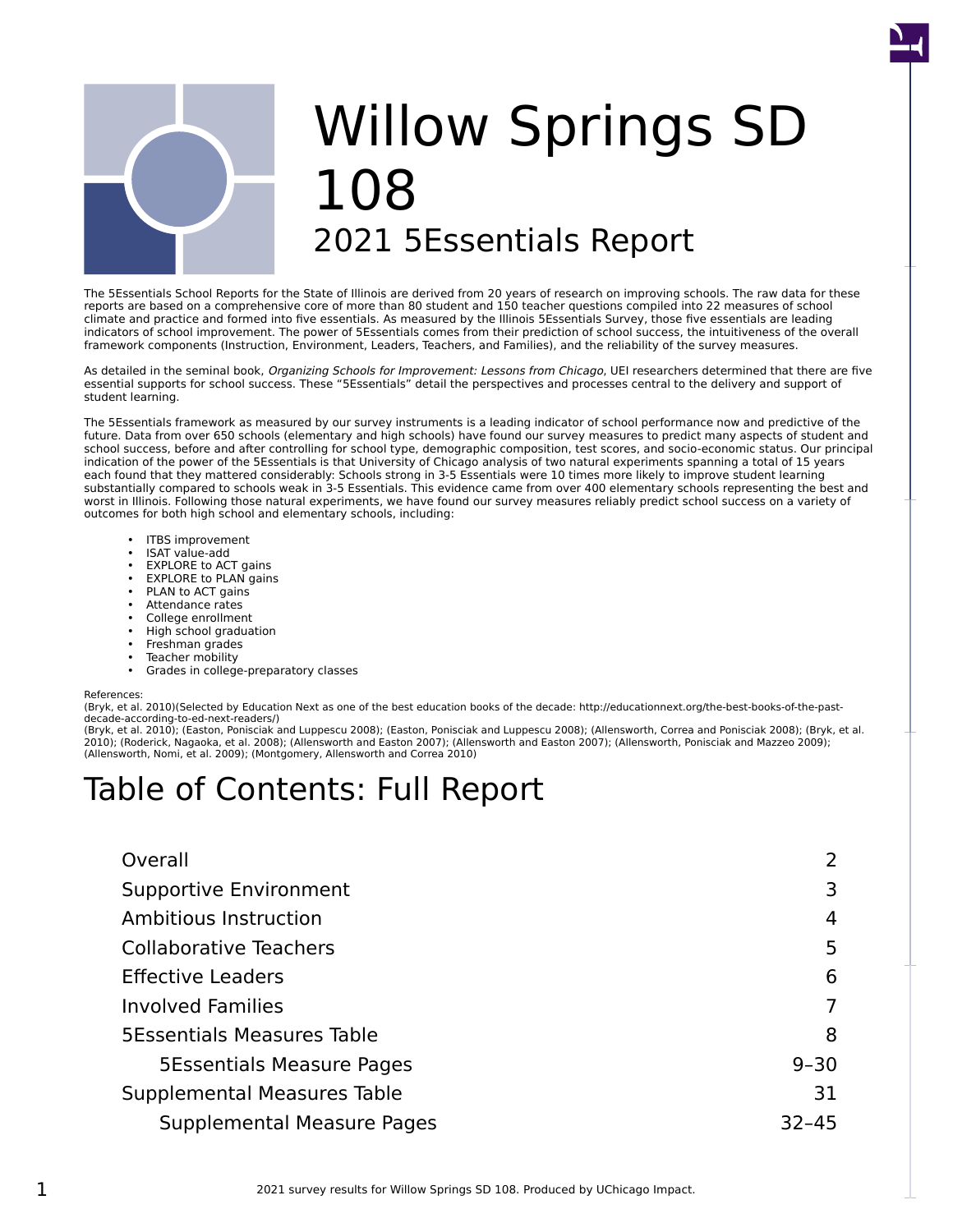# <span id="page-1-0"></span>Overall, Willow Springs SD 108 are partially organized for improvement on average.



Applicable

The 5Essentials

How is Willow Springs SD 108 performing on each of the 5Essentials in 2021?



| <b>Essentials</b>                | <b>Performance Across Years</b> |      |      |      |                |  |  |
|----------------------------------|---------------------------------|------|------|------|----------------|--|--|
|                                  | 2018                            | 2019 | 2020 | 2021 |                |  |  |
| Supportive<br>Environment        | N/A                             | 53   | 52   | 62   | <b>More</b>    |  |  |
| Ambitious<br>Instruction         | N/A                             | 58   | 44   | 45   | <b>Average</b> |  |  |
| Collaborative<br><b>Teachers</b> | N/A                             | 45   | 32   | 27   | Less           |  |  |
| <b>Effective Leaders</b>         | N/A                             | 36   | 29   | 27   | Less           |  |  |
| <b>Involved Families</b>         | N/A                             | 33   | 25   | 21   | Less           |  |  |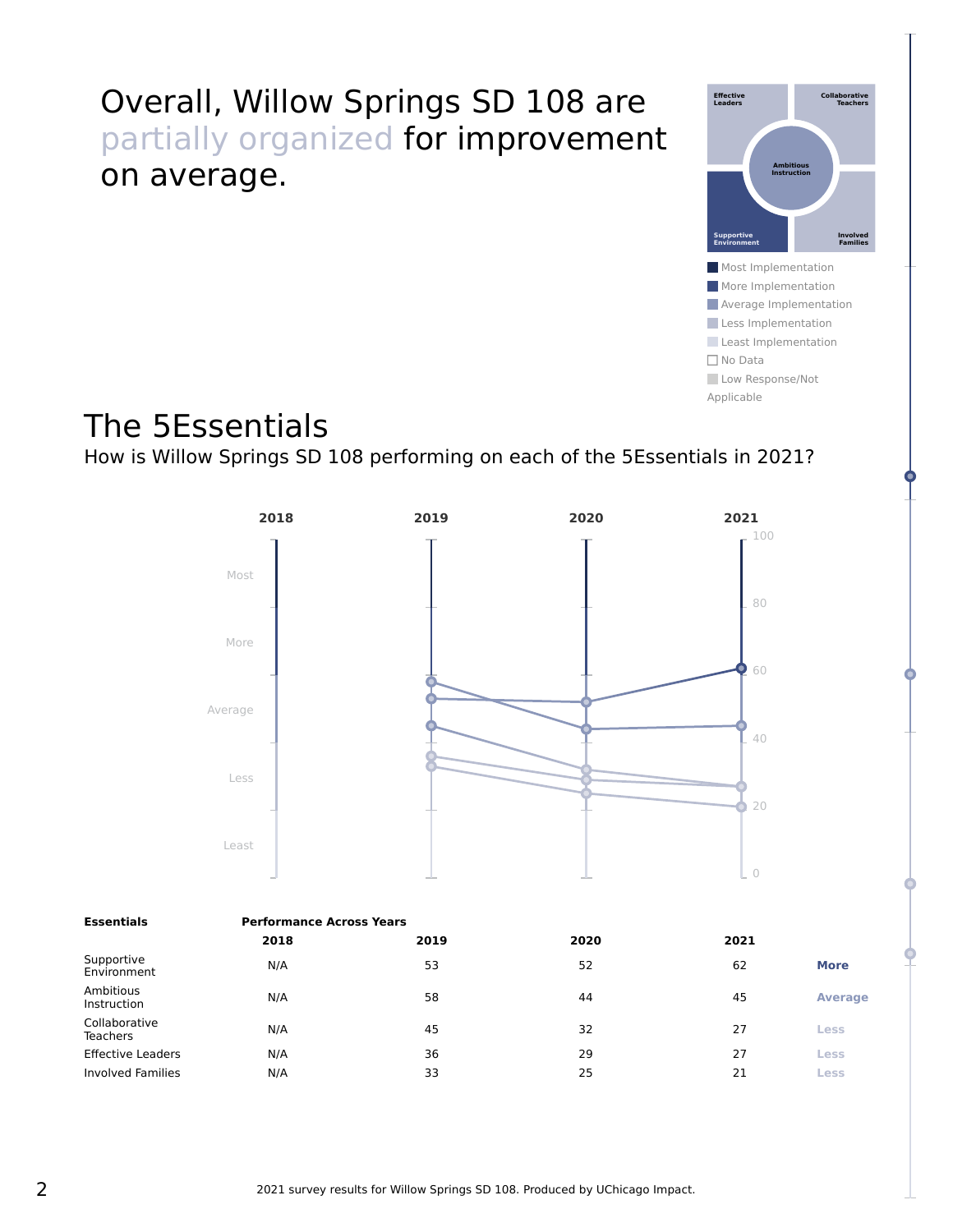# <span id="page-2-0"></span>Supportive Environment How is Willow Springs SD 108 performing on Supportive Environment?

In schools with a Supportive Environment, the school is safe, demanding, and supportive. In such schools:

- students feel safe in and around the school,
- they find teachers trust-worthy and responsive to their academic needs,
- all students value hard work, and<br>• teachers nush all students toward
- teachers push all students toward high academic performance.



| <b>Performance Across Years</b><br>Measures |      |      |      |      | Respondent |
|---------------------------------------------|------|------|------|------|------------|
|                                             | 2018 | 2019 | 2020 | 2021 |            |
| Peer Support for<br>Academic Work           | N/A  | 52   | 57   | 72   | Student    |
| Student-Teacher<br>Trust                    | N/A  | 59   | 57   | 72   | Student    |
| Academic<br>Personalism                     | N/A  | 48   | 43   | 55   | Student    |
| Safety                                      | N/A  | 53   | 49   | 49   | Student    |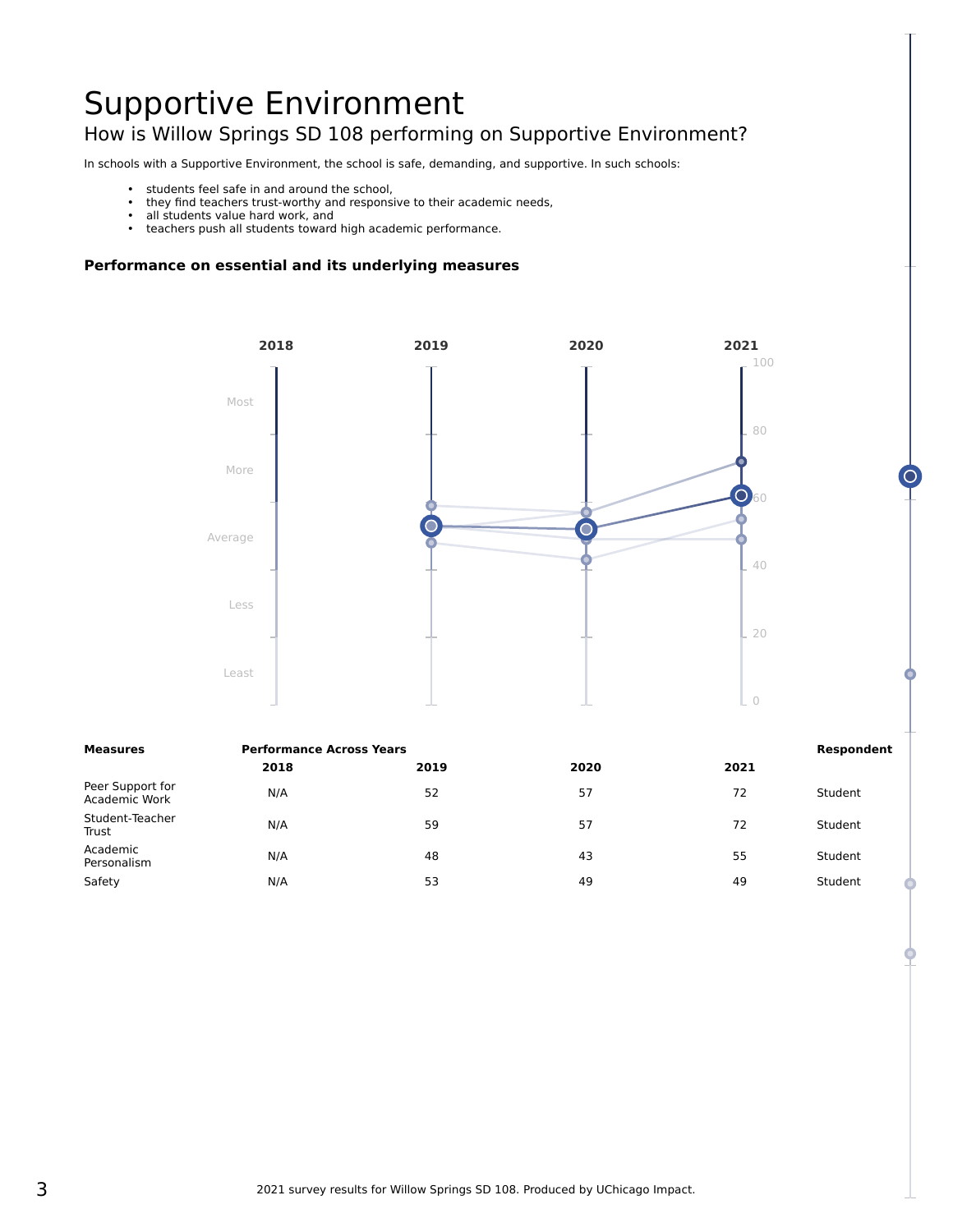# <span id="page-3-0"></span>Ambitious Instruction How is Willow Springs SD 108 performing on Ambitious Instruction?

In schools with strong Ambitious Instruction, classes are challenging and engaging. The instruction is clear, well-structured, and encourages students to build and apply knowledge. When combined with a supportive environment, Ambitious Instruction has the most direct effect on student learning. It is:

- well-defined with clear expectations for student success,<br>• interactive and encourages students to build and annly k
- interactive and encourages students to build and apply knowledge,
- well-paced (not measured), and<br>• aligned across grades (not measured)
- aligned across grades (not measured).



| Measures                         | <b>Performance Across Years</b> | Respondent |      |      |         |
|----------------------------------|---------------------------------|------------|------|------|---------|
|                                  | 2018                            | 2019       | 2020 | 2021 |         |
| <b>Academic Press</b>            | N/A                             | 57         | 48   | 49   | Student |
| English Instruction              | N/A                             | 50         | 36   | 49   | Student |
| Math Instruction                 | N/A                             | 76         | 60   | 47   | Student |
| Quality of Student<br>Discussion | N/A                             | 47         | 32   | 33   | Teacher |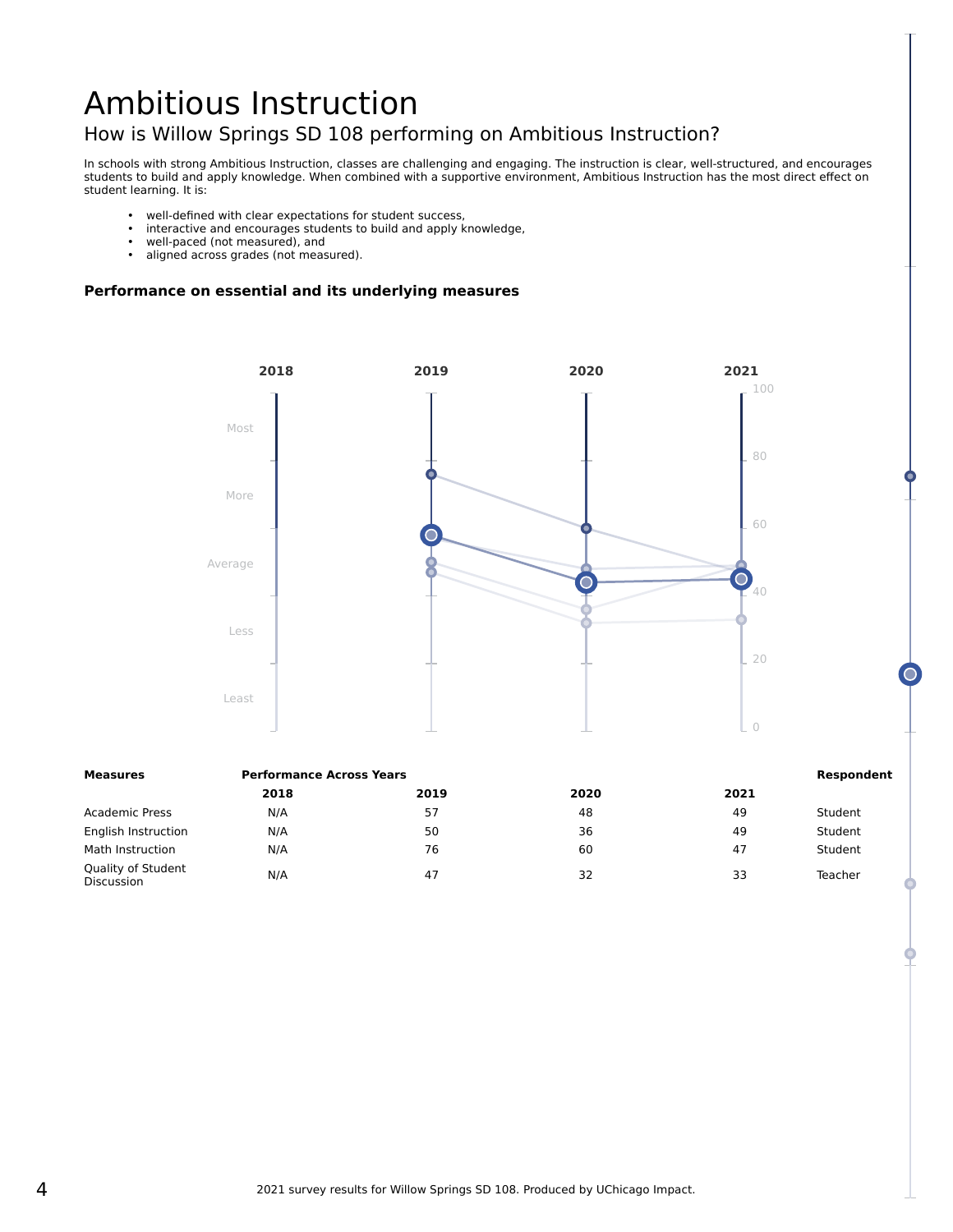# <span id="page-4-0"></span>Collaborative Teachers How is Willow Springs SD 108 performing on Collaborative Teachers?

In schools with strong Collaborative Teachers, all teachers collaborate to promote professional growth. In such schools, teachers are:

- active partners in school improvement,
- committed to the school, and
- focused on professional development.



| <b>Measures</b>                            | <b>Performance Across Years</b> |      |      |      |         |
|--------------------------------------------|---------------------------------|------|------|------|---------|
|                                            | 2018                            | 2019 | 2020 | 2021 |         |
| Teacher-Teacher<br>Trust                   | N/A                             | 63   | 48   | 43   | Teacher |
| Collective<br>Responsibility               | N/A                             | 45   | 37   | 41   | Teacher |
| <b>School Commitment</b>                   | N/A                             | 51   | 39   | 35   | Teacher |
| <b>Quality Professional</b><br>Development | N/A                             | 36   | 35   | 13   | Teacher |
| Collaborative<br>Practices                 | N/A                             | 32   |      |      | Teacher |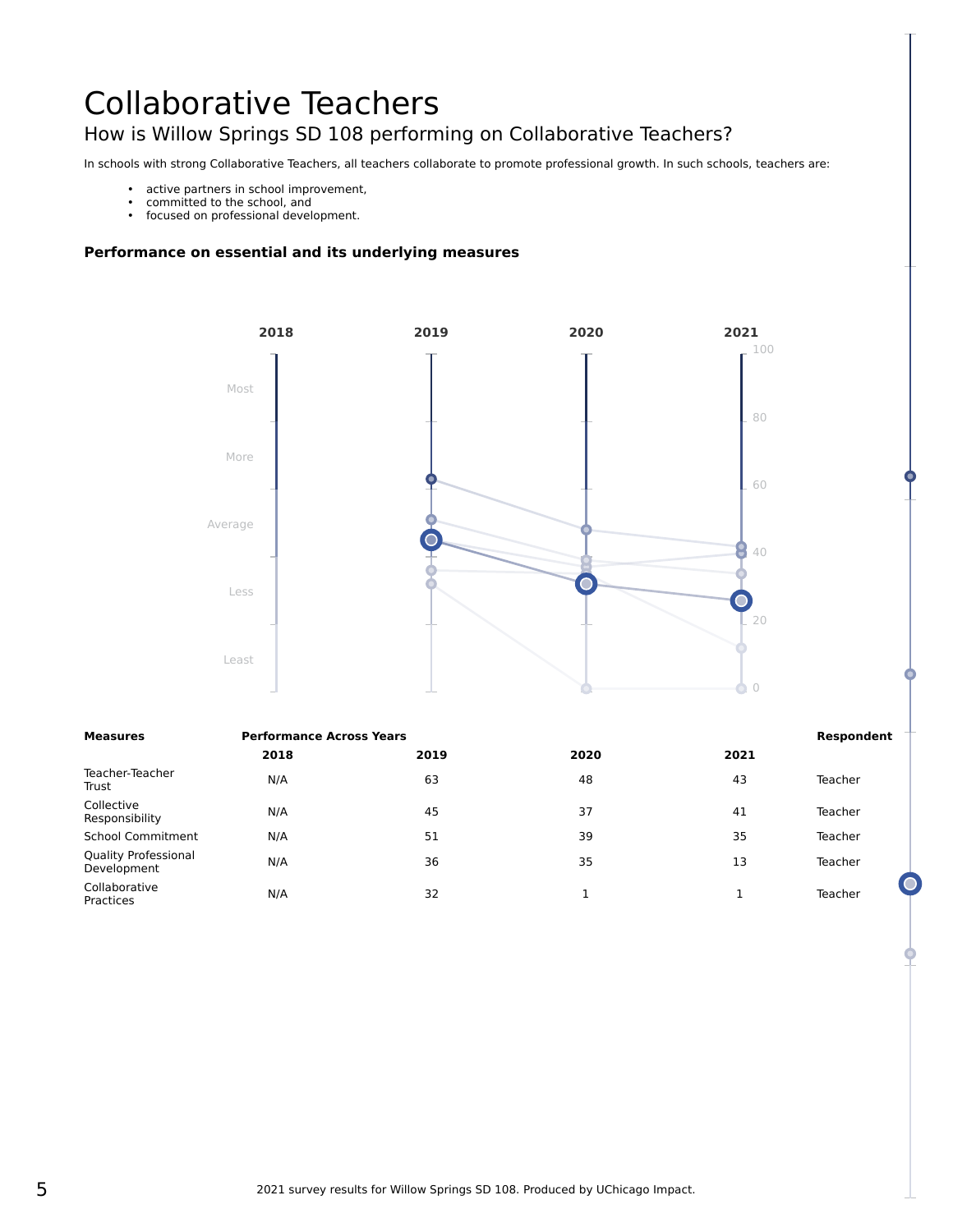# <span id="page-5-0"></span>Effective Leaders How is Willow Springs SD 108 performing on Effective Leaders?

In schools with Effective Leaders, principals and teachers work together to implement a shared vision. In such schools, people, programs, and resources are focused on a vision for sustained improvement. Leaders:

- practice shared leadership,<br>• set high goals for quality in
- set high goals for quality instruction,
- maintain mutually trusting and respectful relationships,
- support professional advancement for faculty and staff, and
- manage resources for sustained program improvement (not measured).



| Measures                    | <b>Performance Across Years</b> | Respondent |      |      |         |
|-----------------------------|---------------------------------|------------|------|------|---------|
|                             | 2018                            | 2019       | 2020 | 2021 |         |
| Program Coherence           | N/A                             | 54         | 43   | 42   | Teacher |
| Teacher Influence           | N/A                             | 35         | 35   | 31   | Teacher |
| Teacher-Principal<br>Trust  | N/A                             | 30         | 23   | 23   | Teacher |
| Instructional<br>Leadership | N/A                             | 25         | 13   | 10   | Teacher |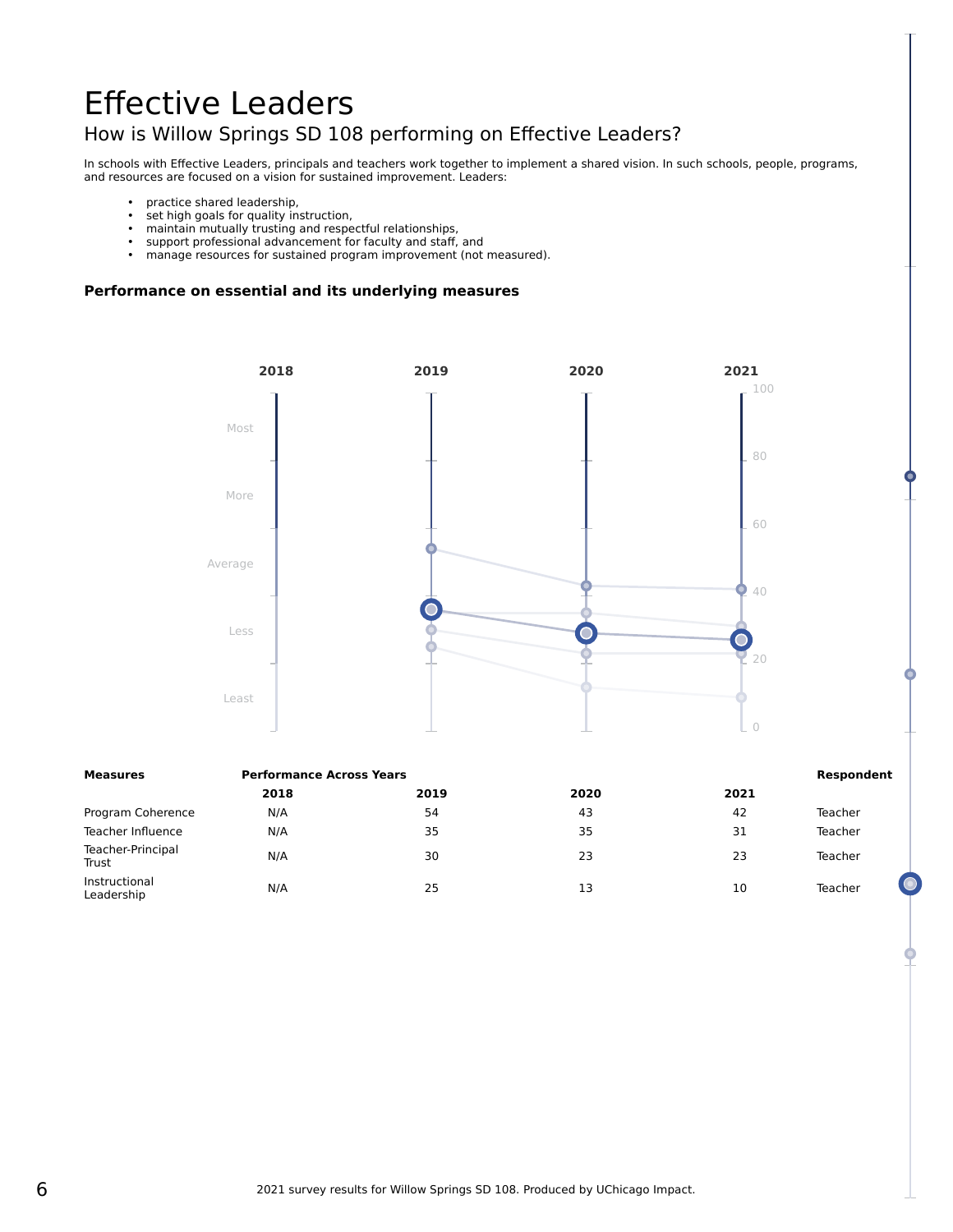# <span id="page-6-0"></span>Involved Families How is Willow Springs SD 108 performing on Involved Families?

In schools with Involved Families, the entire staff builds strong external relationships. Such schools:

- see parents as partners in helping students learn,
- value parents' input and participation in advancing the school's mission, and
- support efforts to strengthen its students' community resources.



| Measures                                                    | <b>Performance Across Years</b> | Respondent |      |      |         |
|-------------------------------------------------------------|---------------------------------|------------|------|------|---------|
|                                                             | 2018                            | 2019       | 2020 | 2021 |         |
| Teacher-Parent Trust                                        | N/A                             | 40         | 27   | 25   | Teacher |
| Parent Involvement<br>in School                             | N/A                             | 39         | 35   | 22   | Teacher |
| Parent Influence on<br>Decision Making in<br><b>Schools</b> | N/A                             | 21         | 12   | 16   | Teacher |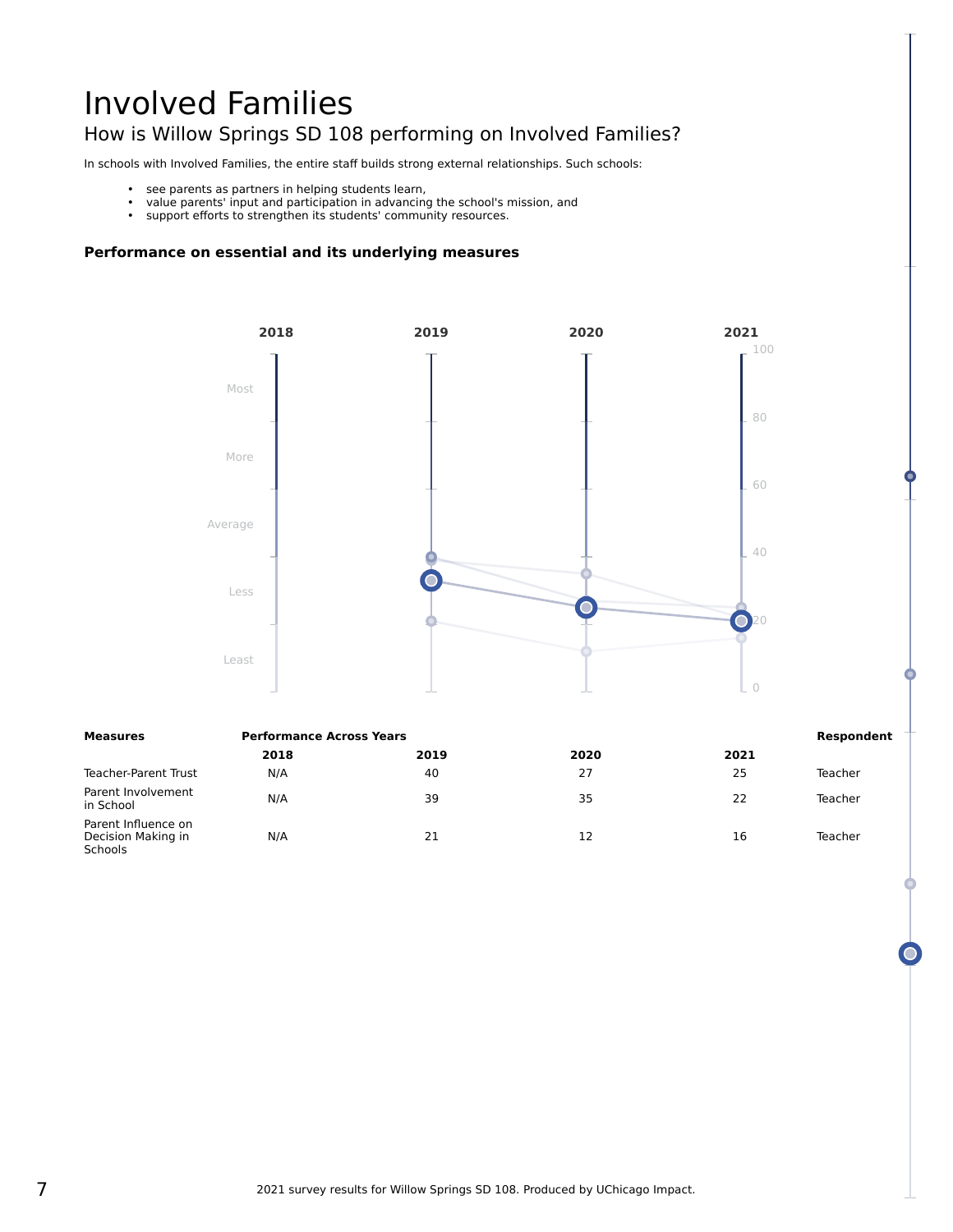# <span id="page-7-0"></span>All 5Essentials Measures

How is Willow Springs SD 108 performing on all 5Essentials measures in 2021?

| Page | <b>Measure</b>                                    | Change | Performance       | <b>Essential</b>              | Respondent |
|------|---------------------------------------------------|--------|-------------------|-------------------------------|------------|
| 9    | Peer Support for Academic Work                    | $+15$  | 72 More           | Supportive Environment        | Student    |
| 10   | <b>Student-Teacher Trust</b>                      | $+15$  | 72 More           | Supportive Environment        | Student    |
| 11   | Academic Personalism                              | $+12$  | 55 Average        | Supportive Environment        | Student    |
| 12   | <b>Academic Press</b>                             | $+1$   | <b>49 Average</b> | Ambitious Instruction         | Student    |
| 14   | English Instruction                               | + 13   | <b>49 Average</b> | Ambitious Instruction         | Student    |
| 15   | Safety                                            | $+0$   | <b>49 Average</b> | Supportive Environment        | Student    |
| 16   | Math Instruction                                  | $-13$  | <b>47 Average</b> | Ambitious Instruction         | Student    |
| 17   | Teacher-Teacher Trust                             | $-5$   | <b>43 Average</b> | <b>Collaborative Teachers</b> | Teacher    |
| 18   | Program Coherence                                 | $-1$   | <b>42 Average</b> | <b>Effective Leaders</b>      | Teacher    |
| 19   | <b>Collective Responsibility</b>                  | $+4$   | <b>41 Average</b> | <b>Collaborative Teachers</b> | Teacher    |
| 20   | <b>School Commitment</b>                          | $-4$   | 35 Less           | <b>Collaborative Teachers</b> | Teacher    |
| 21   | Quality of Student Discussion                     | $+1$   | 33 Less           | Ambitious Instruction         | Teacher    |
| 22   | Teacher Influence                                 | $-4$   | 31 Less           | <b>Effective Leaders</b>      | Teacher    |
| 23   | <b>Teacher-Parent Trust</b>                       | $-2$   | 25 Less           | <b>Involved Families</b>      | Teacher    |
| 24   | <b>Teacher-Principal Trust</b>                    | $+0$   | 23 Less           | <b>Effective Leaders</b>      | Teacher    |
| 26   | Parent Involvement in School                      | $-13$  | 22 Less           | <b>Involved Families</b>      | Teacher    |
| 27   | Parent Influence on Decision Making in<br>Schools | $+4$   | 16 Least          | <b>Involved Families</b>      | Teacher    |
| 28   | Quality Professional Development                  | $-22$  | 13 Least          | <b>Collaborative Teachers</b> | Teacher    |
| 29   | Instructional Leadership                          | $-3$   | 10 Least          | <b>Effective Leaders</b>      | Teacher    |
| 30   | <b>Collaborative Practices</b>                    | $+0$   | 1 Least           | <b>Collaborative Teachers</b> | Teacher    |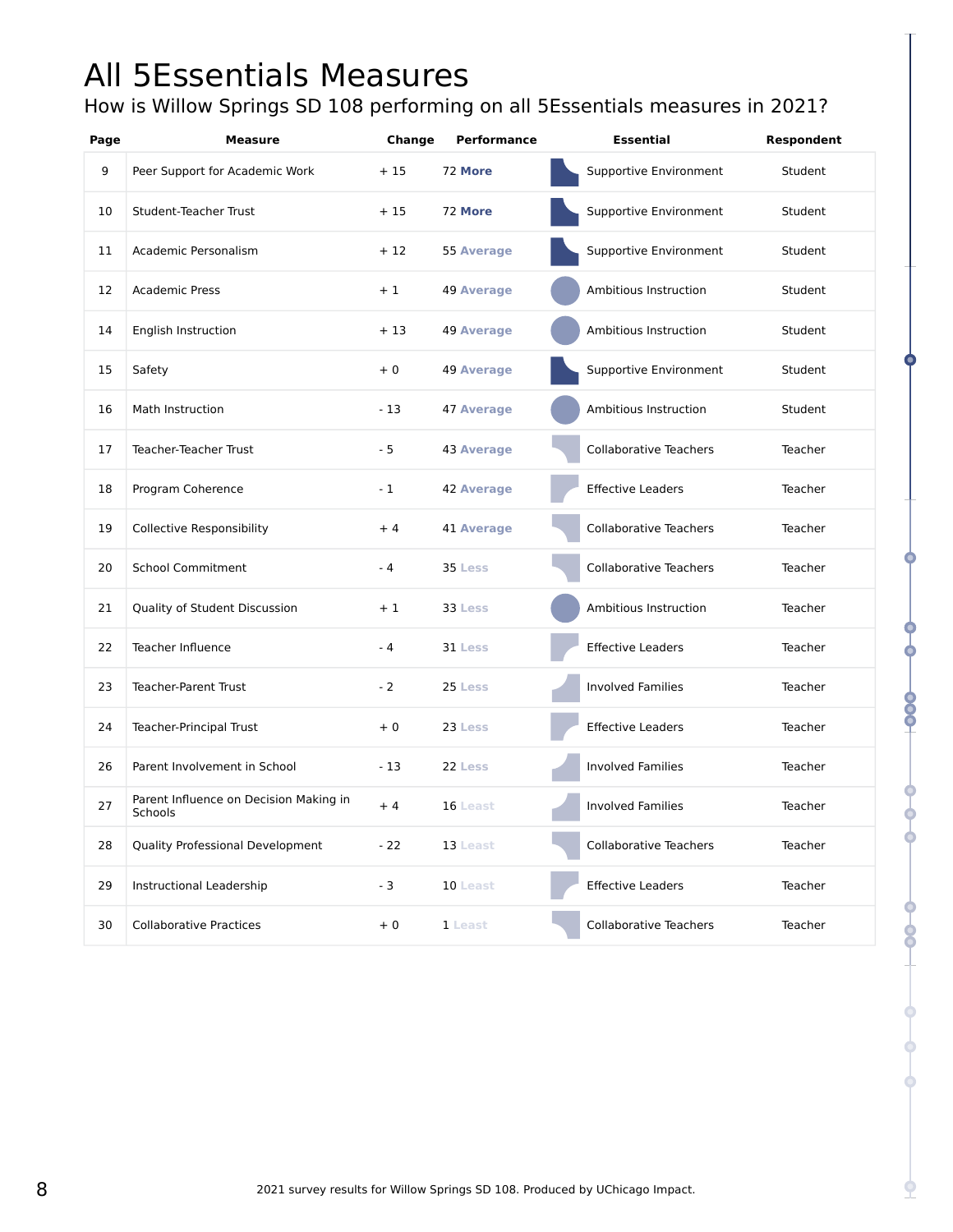# <span id="page-8-0"></span>Peer Support for Academic Work

# **Peer Support for Academic Work**

Students demonstrate behaviors that lead to academic achievement.

#### **Essential**

Supportive Environment

### **Respondent**

Student

#### **Performance**



### **Students report that their classroom peers:**

#### Feel it is important to attend school every day?



#### Feel it is important to pay attention in class?



#### Think doing homework is important?



#### Try hard to get good grades?



⊙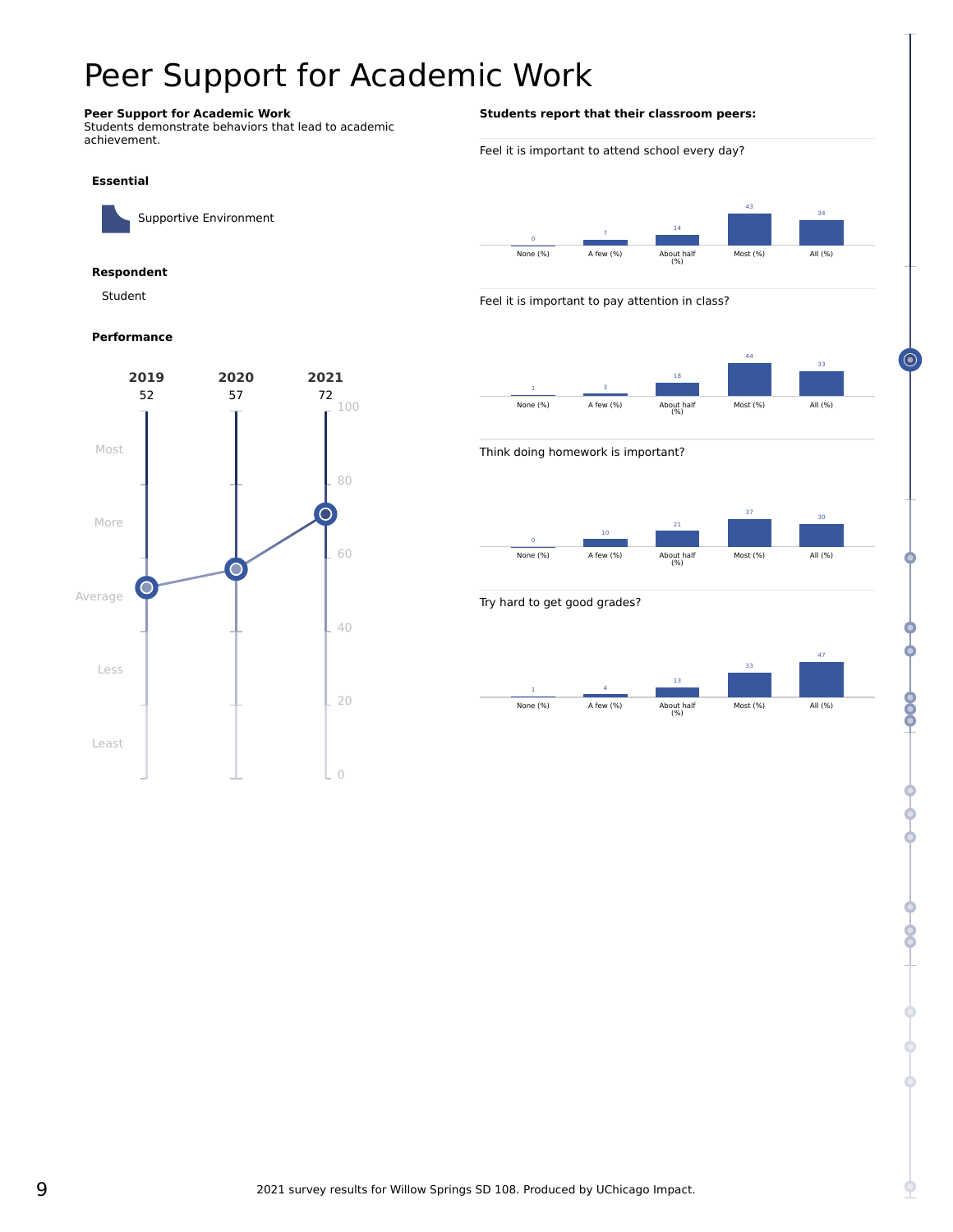# <span id="page-9-0"></span>Student-Teacher Trust

### **Student-Teacher Trust**

Students and teachers share a high level of mutual trust and respect.

#### **Essential**

Supportive Environment

### **Respondent**

Student

#### **Performance**



#### **Students report:**

## I feel safe with my teachers at this school.



I feel comfortable with my teachers at this school.



My teachers always keep their promises.



### My teachers will always listen to students' ideas.



My teachers treat me with respect.



 $\subset$ 

CO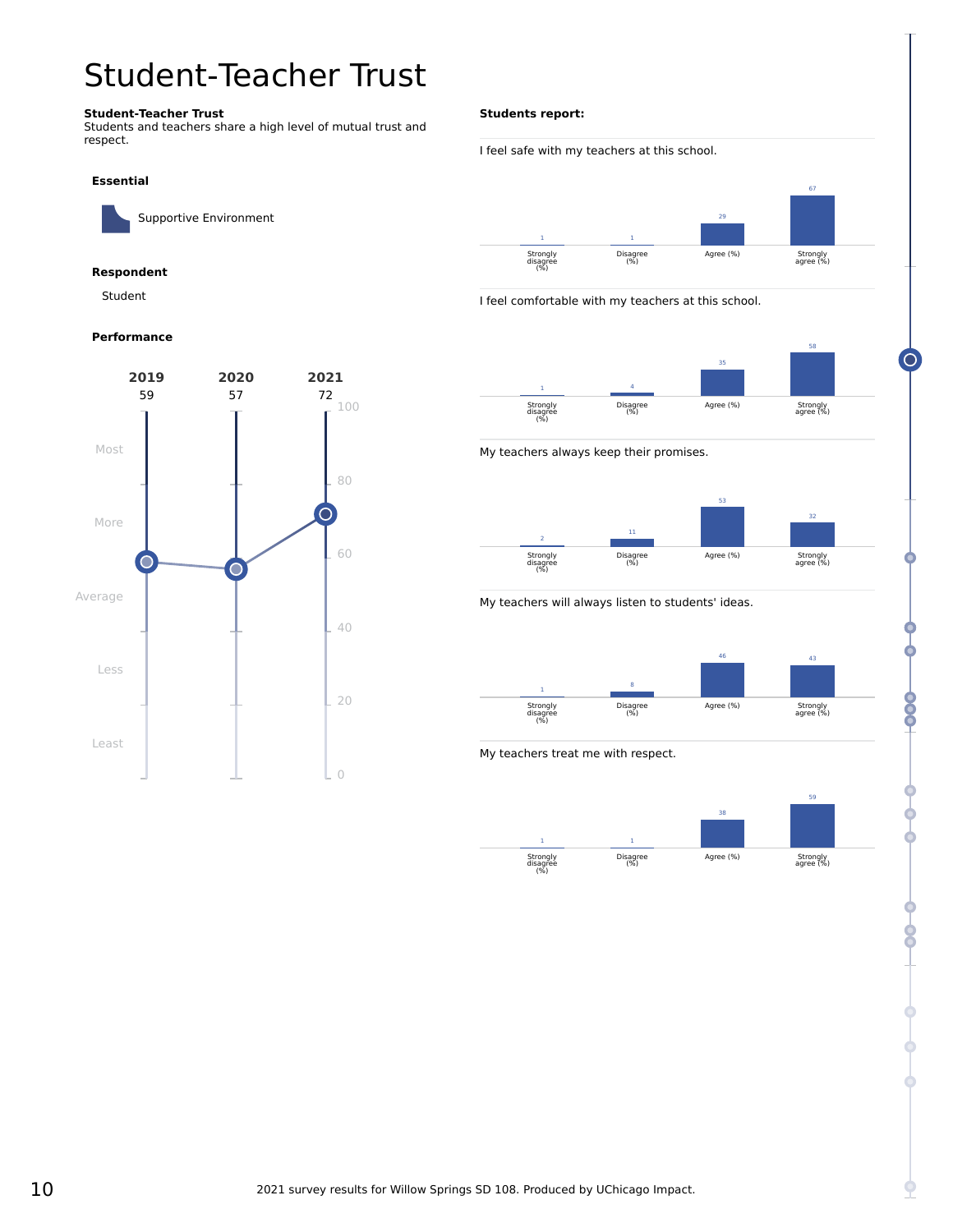# <span id="page-10-0"></span>Academic Personalism

#### **Academic Personalism**

Teachers connect with students in the classroom and support them in achieving academic goals.

#### **Essential**

Supportive Environment

### **Respondent**

Student

#### **Performance**



#### **Students report that their teacher:**





Is willing to give extra help on schoolwork if I need it.



Notices if I have trouble learning something.



Gives me specific suggestions about how I can improve my work in this class.



Explains things in a different way if I don't understand something in class.



8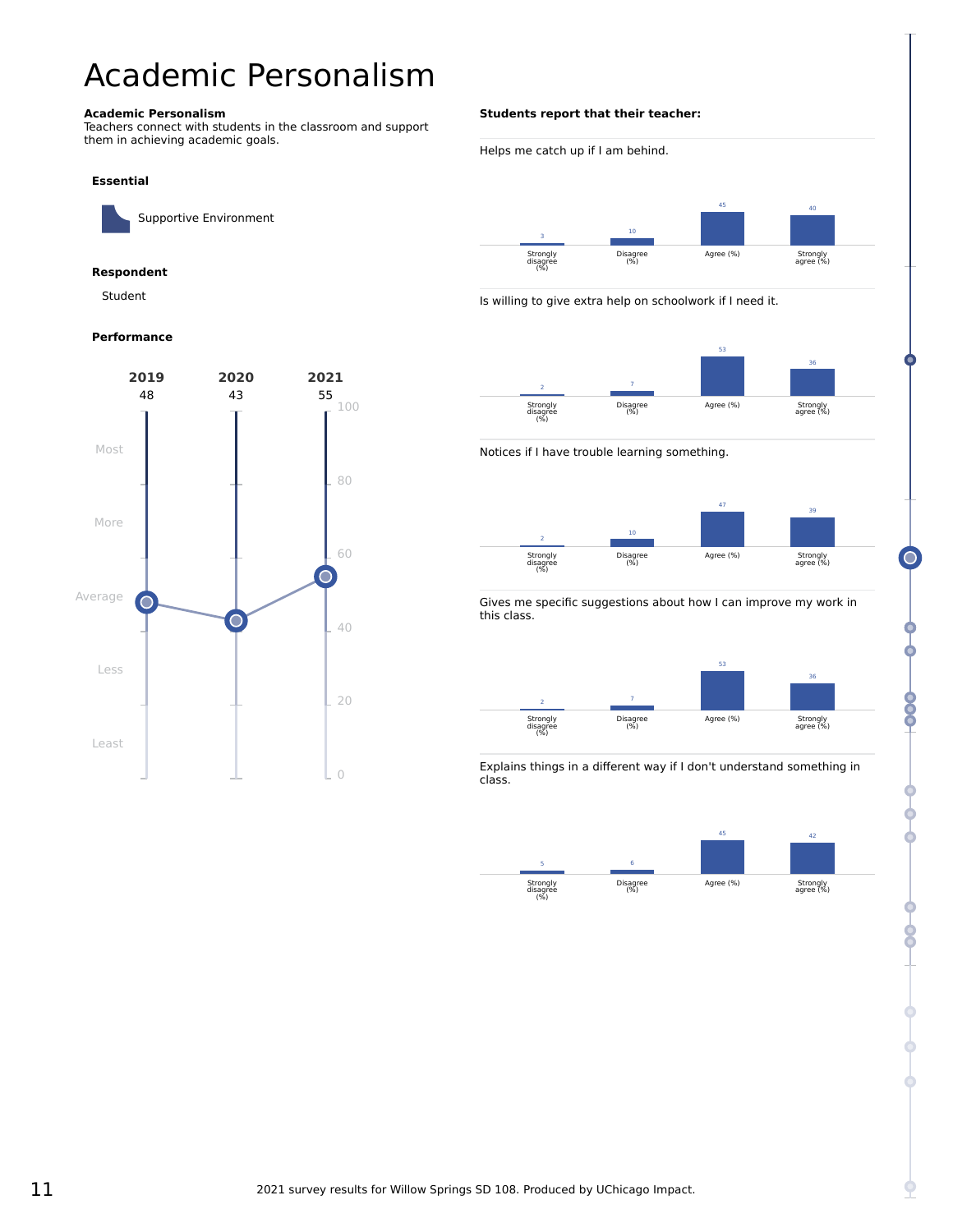# <span id="page-11-0"></span>Academic Press

#### **Academic Press**

Teachers expect students to do their best and to meet academic demands.

#### **Essential**

Ambitious Instruction

### **Respondent**

Student

### **Performance**



### **Students report the following about one specific class:**





The teacher wants us to become better thinkers, not just memorize things



This class challenges me



800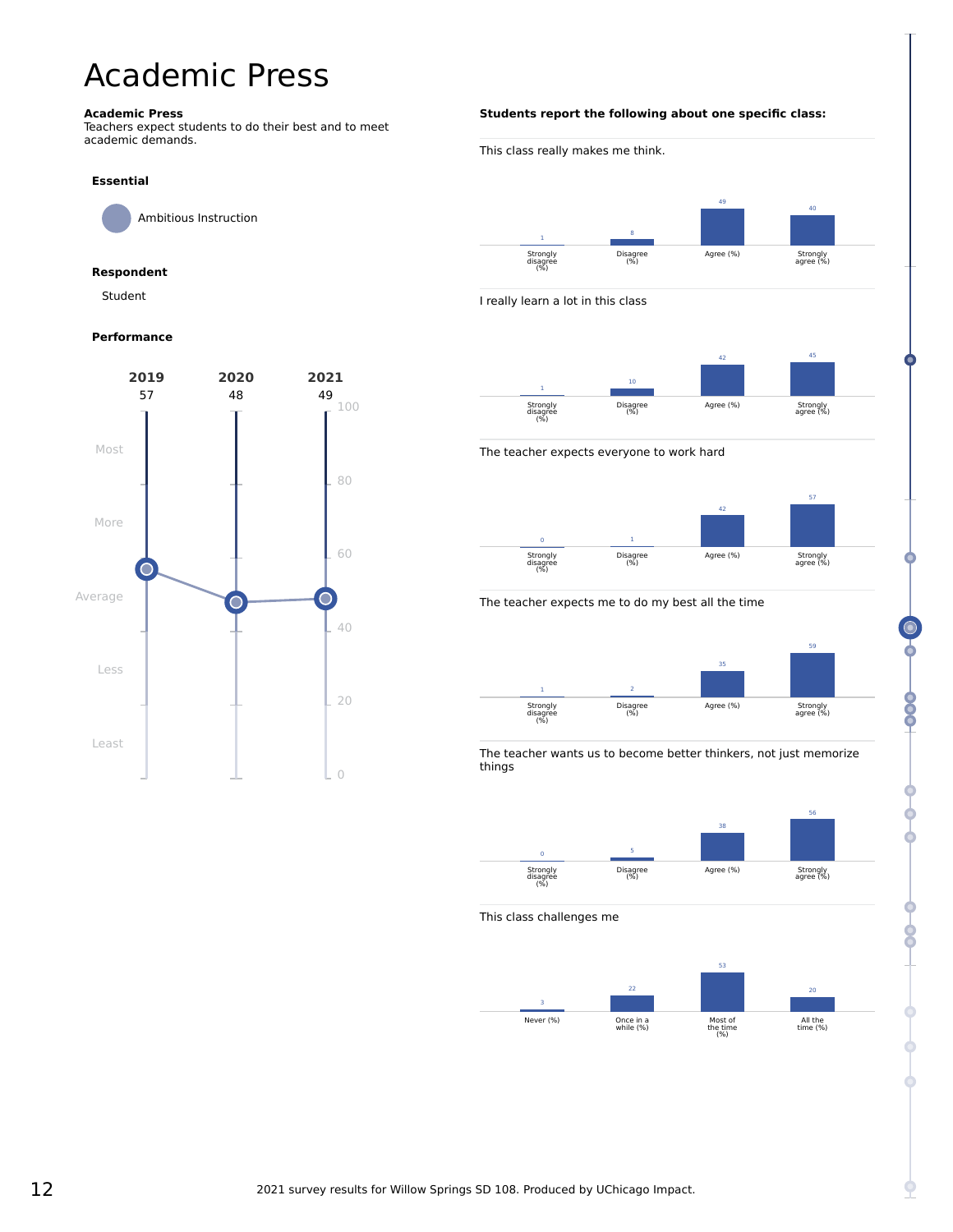# This class requries me to work hard to do well



### The teacher asks difficult questions on tests



The teacher asks difficult questions in class



ሳ

 $rac{6}{2}$ 

¢

የ **0**<br>0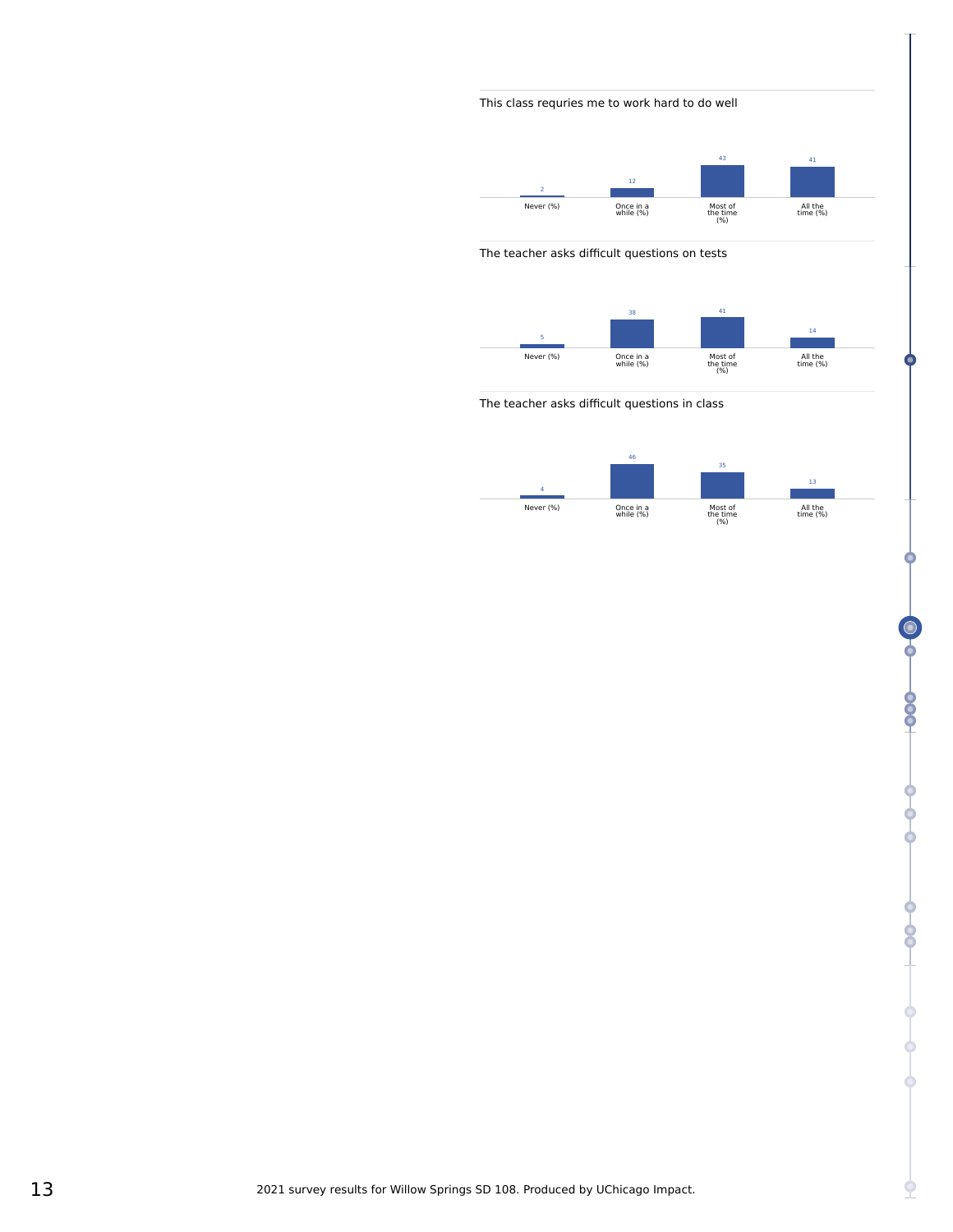# <span id="page-13-0"></span>English Instruction

#### **English Instruction**

Students interact with course material and one another to build and apply critical reading and writing skills.

#### **Essential**

Ambitious Instruction

# **Respondent**

Student

#### **Performance**



#### **Students report doing the following in English class:**

Debate the meaning of a reading.



Discuss connections between a reading and real life people or situations.



Discuss how culture, time, or place affects an author's writing.



Improve a piece of writing as a class or with partners.



Rewrite a paper or essay in response to comments.



8

**OOO**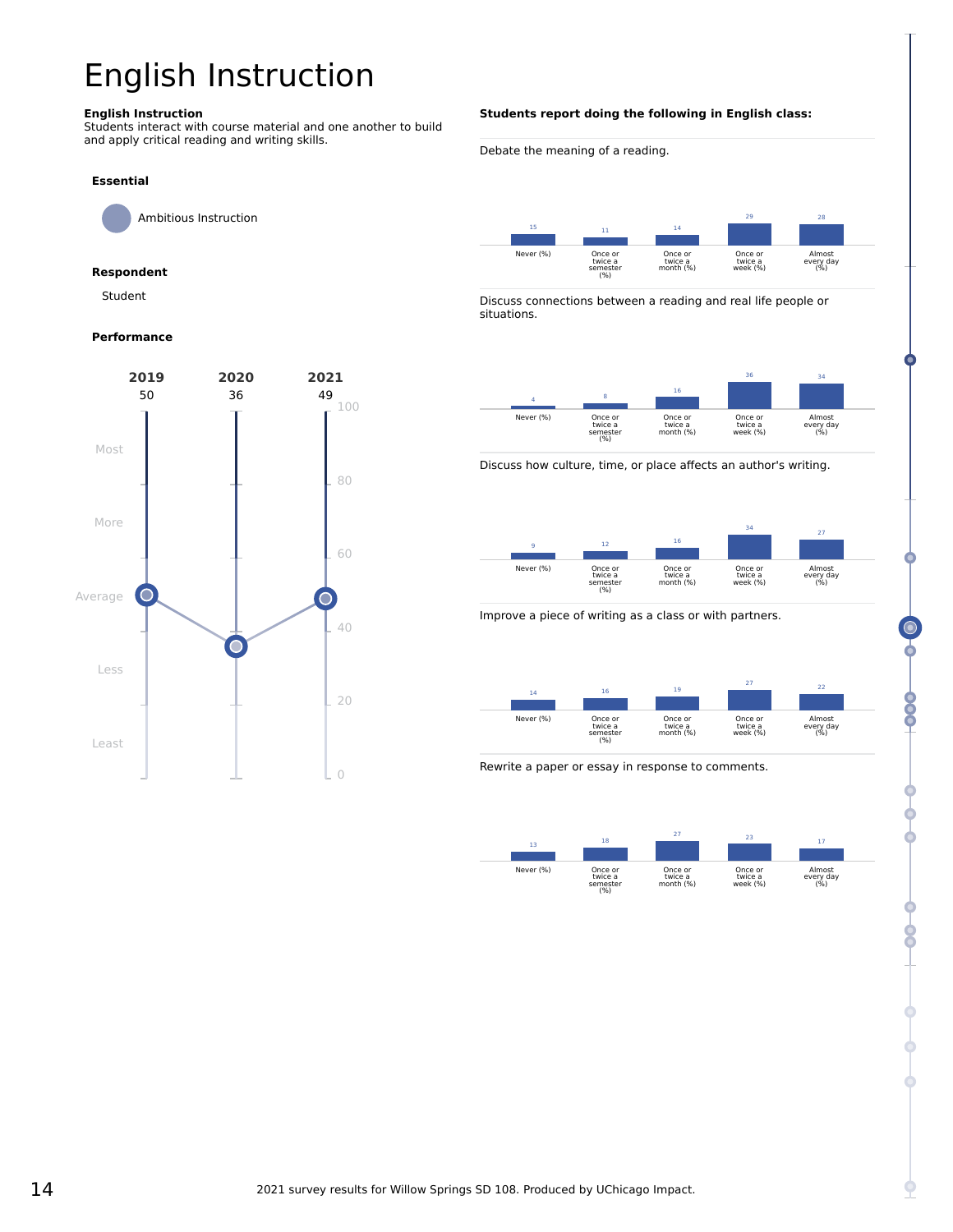# <span id="page-14-0"></span>Safety

#### **Safety**

Students feel safe both in and around the school building, and while they travel to and from home.

#### **Essential**

Supportive Environment

### **Respondent**

Student

### **Performance**



## **Students report how safe they feel:**







Outside around the school?



#### Traveling between home and school?



In your classes?



8

8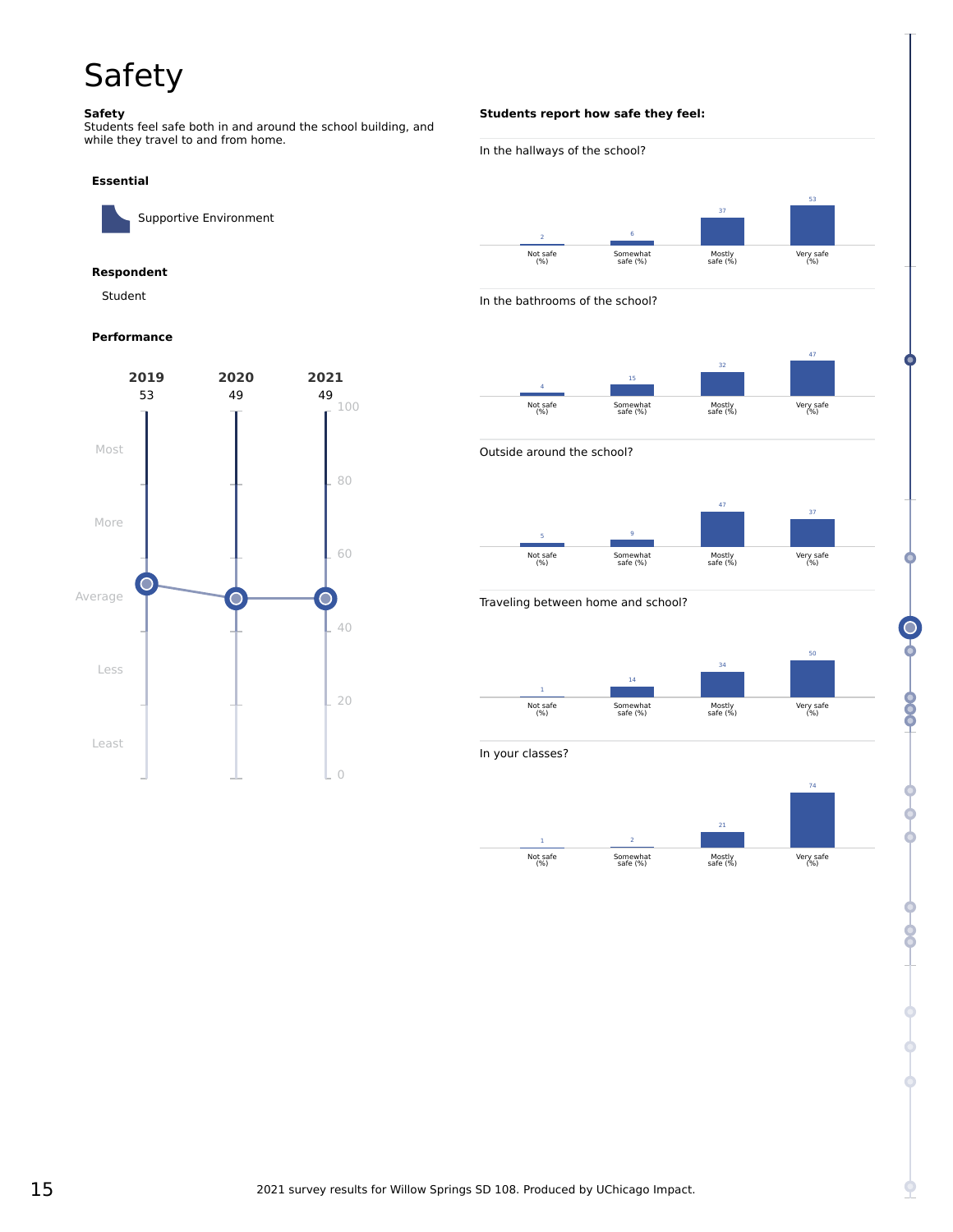# <span id="page-15-0"></span>Math Instruction

#### **Math Instruction**

Students interact with course material and one another to build and apply knowledge in their math classes.

### **Essential**

Ambitious Instruction

# **Respondent**

Student

### **Performance**



### **Students report that they do the following in math class:**

Apply math to situations in life outside of school.



Discuss possible solutions to problems with other students.



Explain how you solved a problem to the class.



Write a few sentences to explain how you solved a math problem.



Write a math problem for other students to solve.



**990**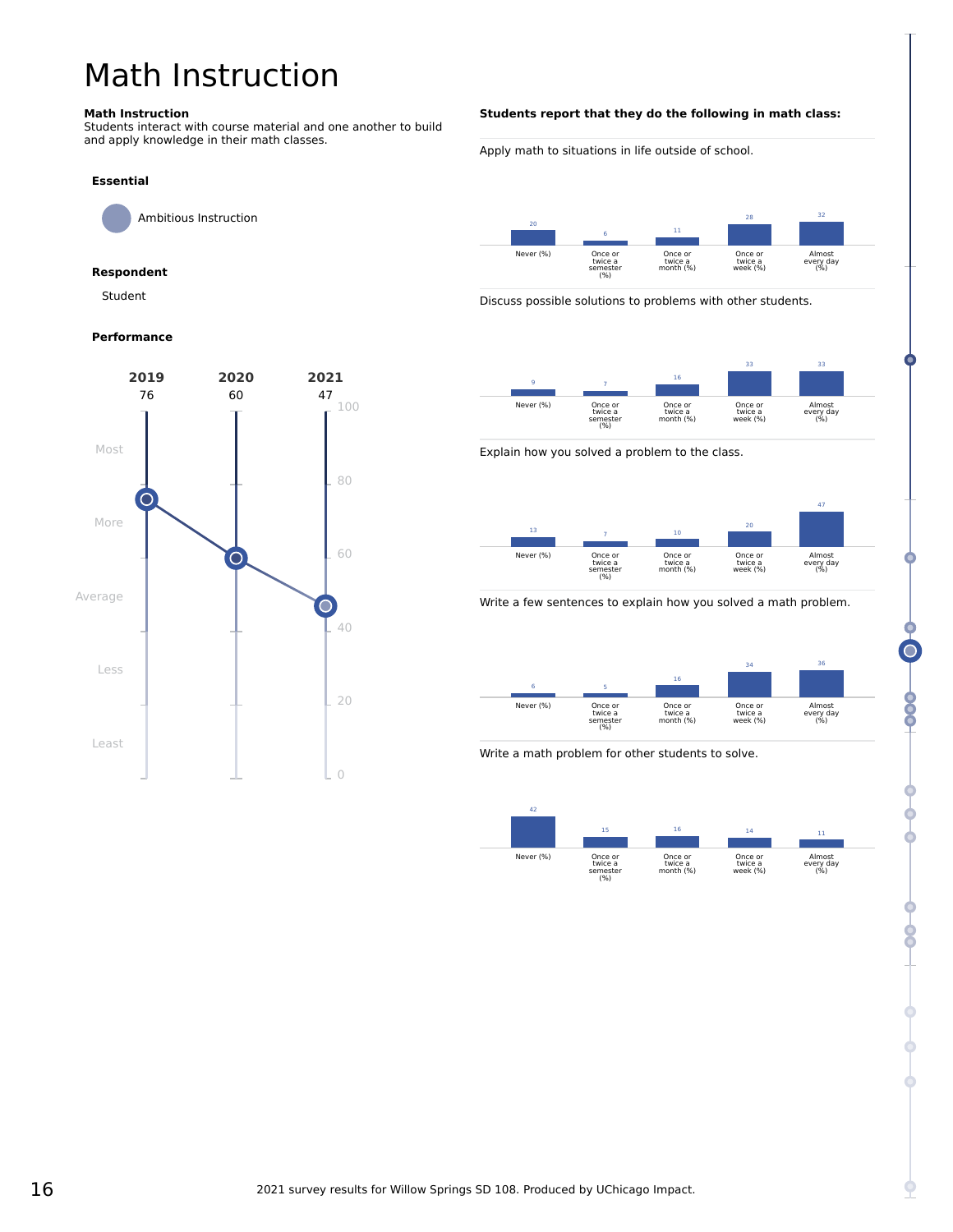# <span id="page-16-0"></span>Teacher-Teacher Trust

#### **Teacher-Teacher Trust**

Teachers are supportive and respectful of one another, personally and professionally.

#### **Essential**

Collaborative Teachers

## **Respondent**

Teacher

### **Performance**



## **Teachers report the following:**

#### Teachers feel respected by other teachers 3 Not at all (%) 6 A little (%) 38 Some (%) 51 To a great extent (%)

Teachers in this school trust each other.



It's OK in this school to discuss feelings, worries, and frustrations with other teachers.



Teachers respect other teachers who take the lead in school improvement efforts.



Teachers at this school respect those colleagues who are experts at their craft.

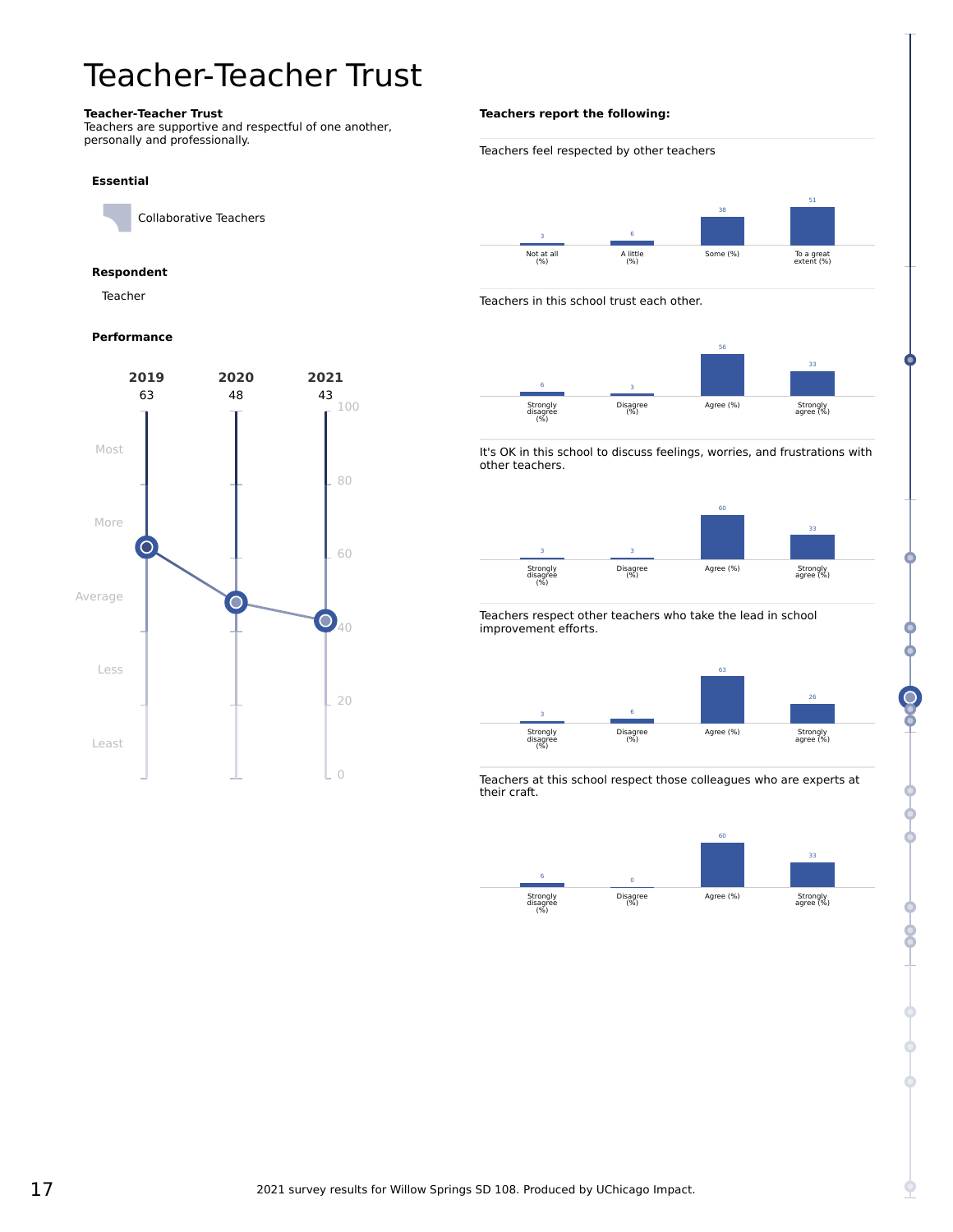# <span id="page-17-0"></span>Program Coherence

#### **Program Coherence**

School programs are coordinated and consistent with its goals for student learning.

#### **Essential**

Effective Leaders

### **Respondent**

Teacher

#### **Performance**



#### **Teachers report the following:**

#### Once we start a new program in this school, we follow up to make sure that it's working.



We have so many different programs in this school that I can't keep track of them all.







Curriculum, instruction, and learning materials are well coordinated across the different grade levels at this school.



There is consistency in curriculum, instruction, and learning materials among teachers in the same grade level at this school.

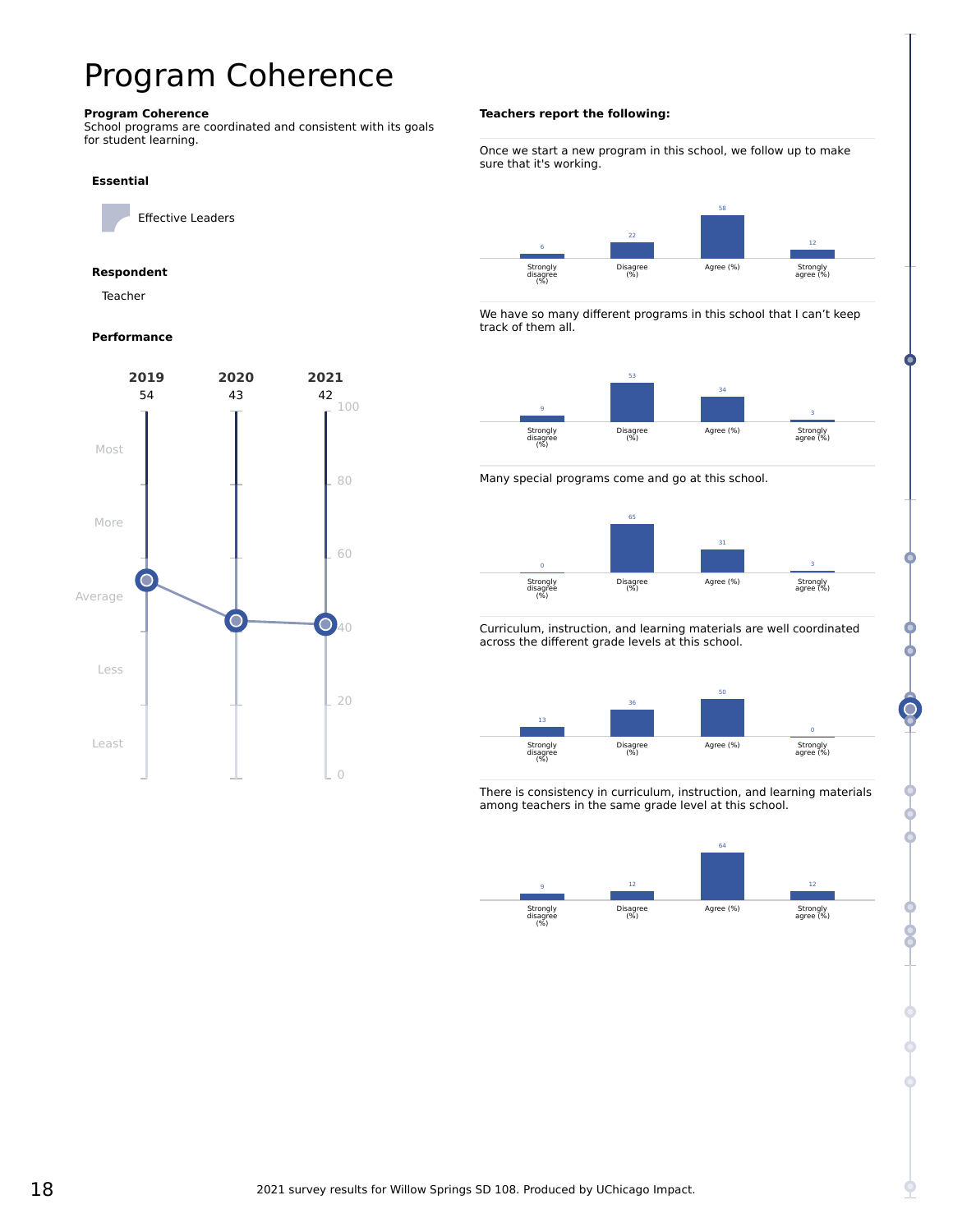# <span id="page-18-0"></span>Collective Responsibility

#### **Collective Responsibility**

Teachers share a strong sense of responsibility for student development, school improvement, and professional growth.

#### **Essential**

Collaborative Teachers

### **Respondent**

Teacher

### **Performance**



#### **Teachers report that other teachers in the school:**

Help maintain discipline in the entire school, not just their classroom?



Take responsibility for improving the school.



Feel responsible to help each other do their best.



Feel responsible that all students learn.



Feel responsible for helping students develop self-control.



Feel responsible when students in this school fail.

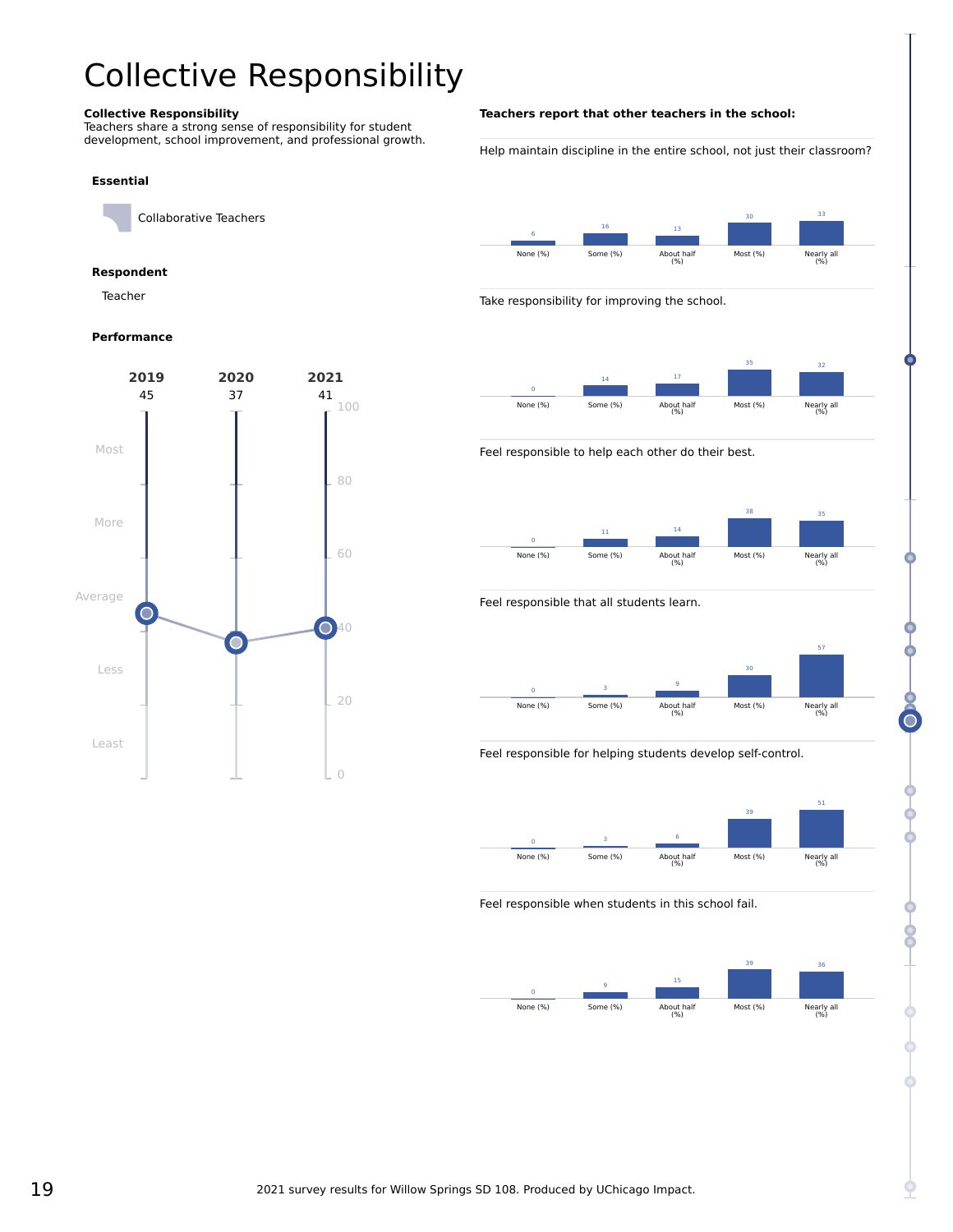# <span id="page-19-0"></span>School Commitment

#### **School Commitment**

Teachers are deeply committed to the school.

#### **Essential**

Collaborative Teachers

# **Respondent**

Teacher

### **Performance**



## **Teachers report the following:**





I wouldn't want to work in any other school.



I feel loyal to this school.



I would recommend this school to parents seeking a place for their child.

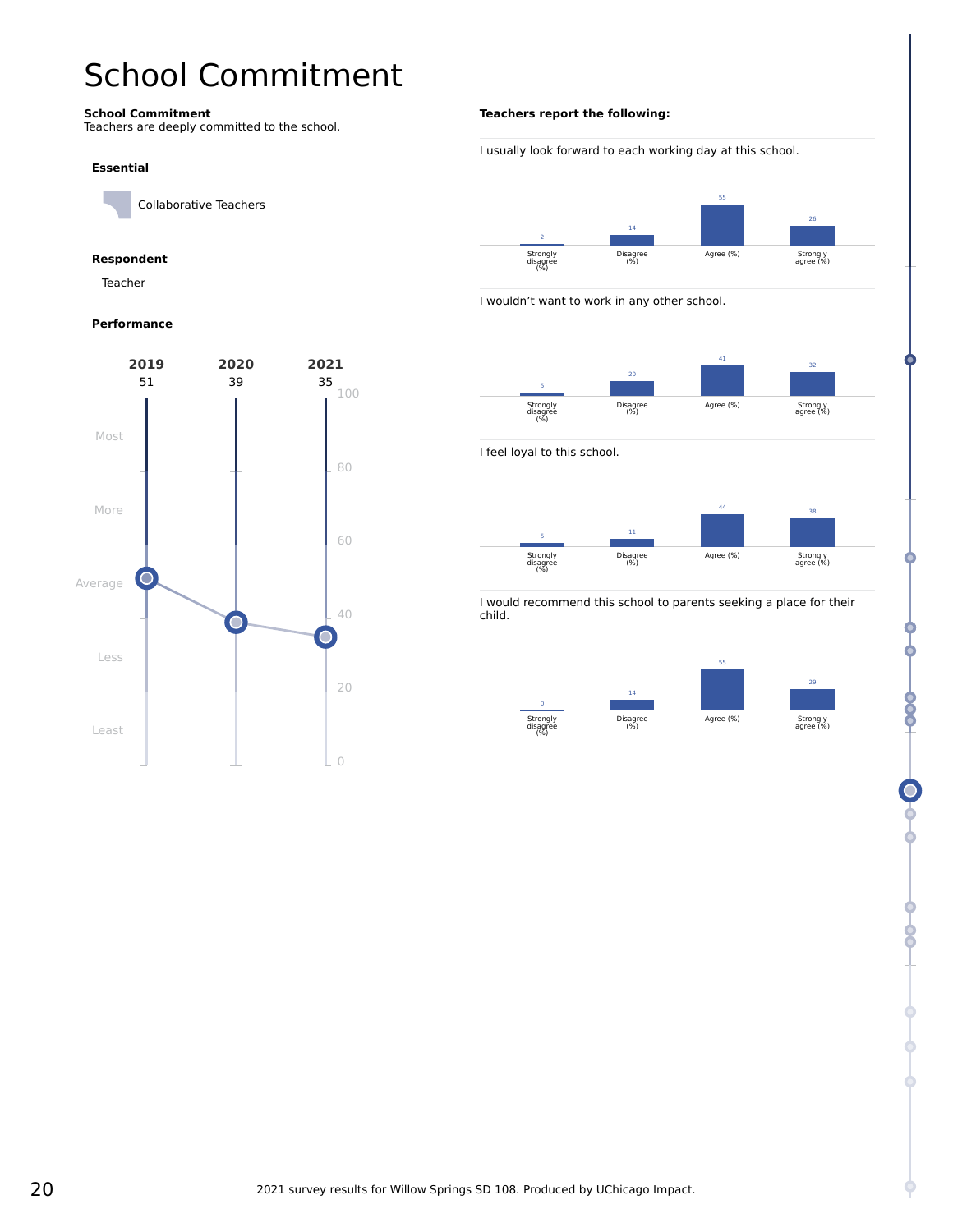# <span id="page-20-0"></span>Quality of Student Discussion

### **Quality of Student Discussion**

Students participate in classroom discussions that build their critical thinking skills.

# **Essential**

Ambitious Instruction

### **Respondent**

Teacher

#### **Performance**



#### **Teachers report the following about classroom discussions:**

Students build on each other's ideas during discussion.



Students use data and text references to support their ideas.







Students provide constructive feedback to their peers and to me.



Most students participate in the discussion at some point.



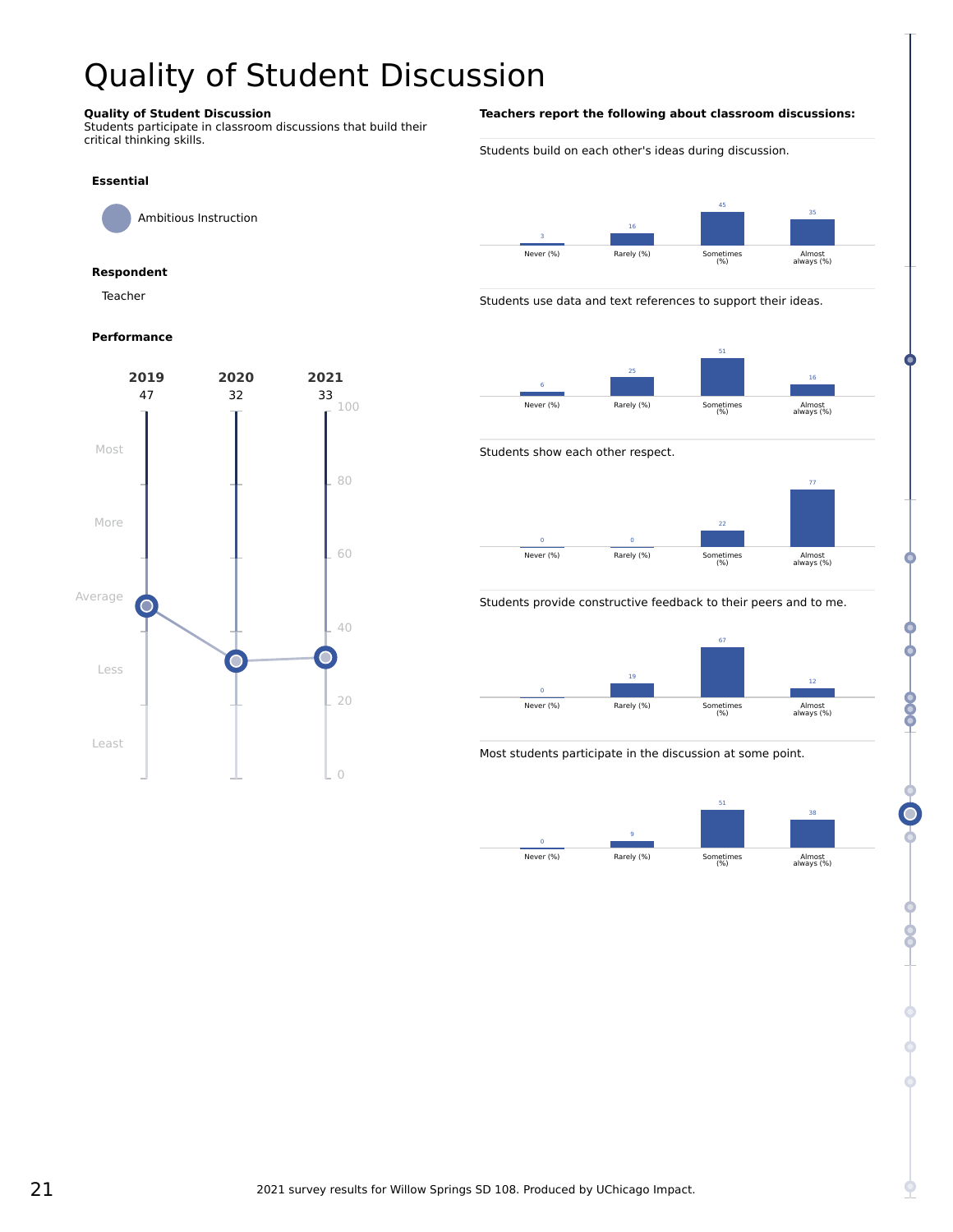# <span id="page-21-0"></span>Teacher Influence

#### **Teacher Influence**

Teachers have influence in a broad range of decisions regarding school policies and practices.

#### **Essential**

Effective Leaders

### **Respondent**

Teacher

#### **Performance**



### **Teachers report having influence on:**

Planning how discretionary school funds should be used.



Determining which books and other instructional materials are used in classrooms.



Establishing the curriculum and instructional program.



Determining the content of in-service programs.



Setting standards for student behavior.



**900** 

8<br>9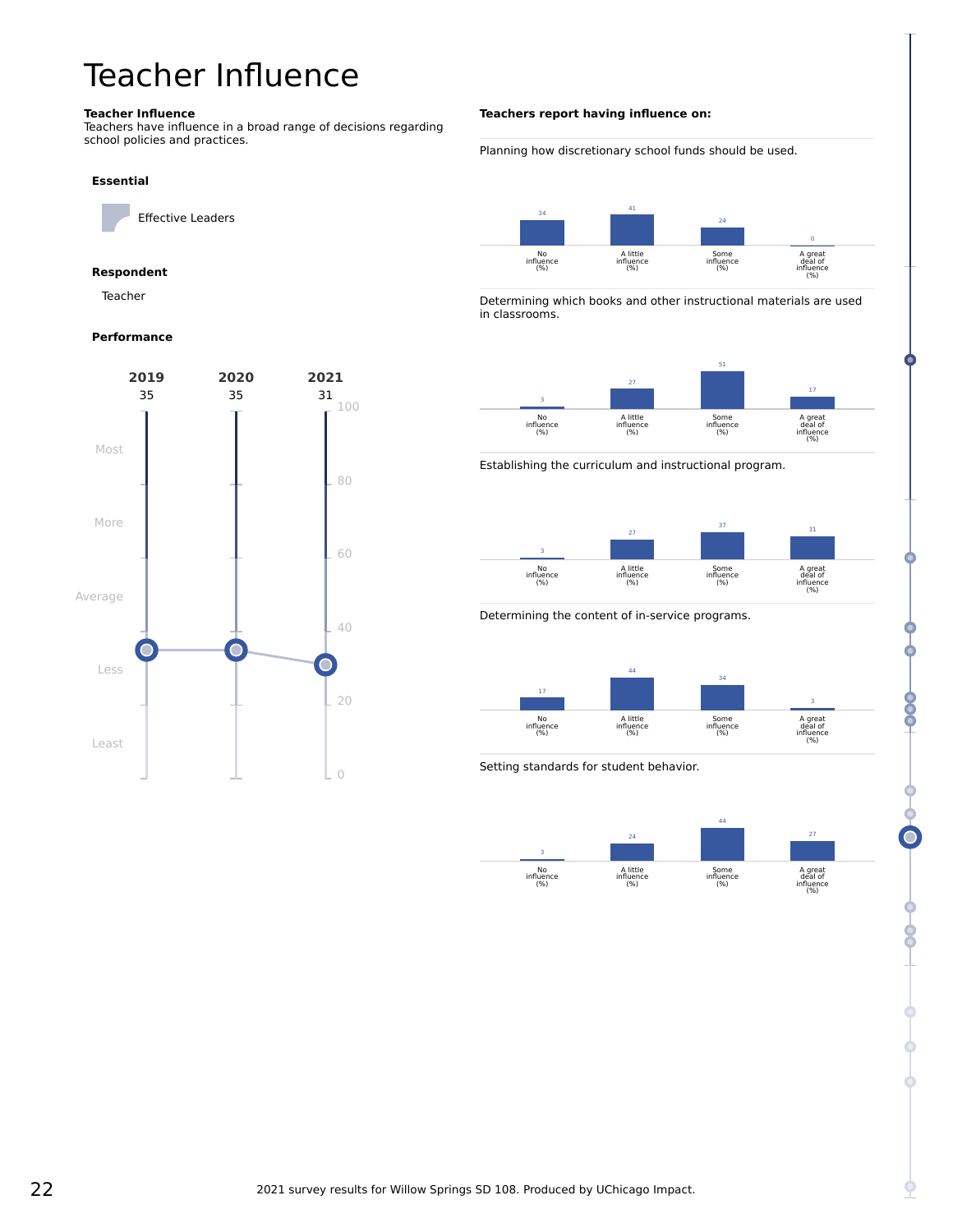# <span id="page-22-0"></span>Teacher-Parent Trust

#### **Teacher-Parent Trust**

Teachers and parents are partners in improving student learning.

#### **Essential**

Involved Families

### **Respondent**

Teacher

#### **Performance**



# **Teachers report the following:**

Teachers feel good about parents' support for their work.



Parents support teachers' teaching efforts.



Parents do their best to help their children learn.



#### Teachers feel respected by the parents of the students



Teachers and parents at this school think of each other as partners in educating children.



Staff at this school work hard to build trusting relationships with parents.

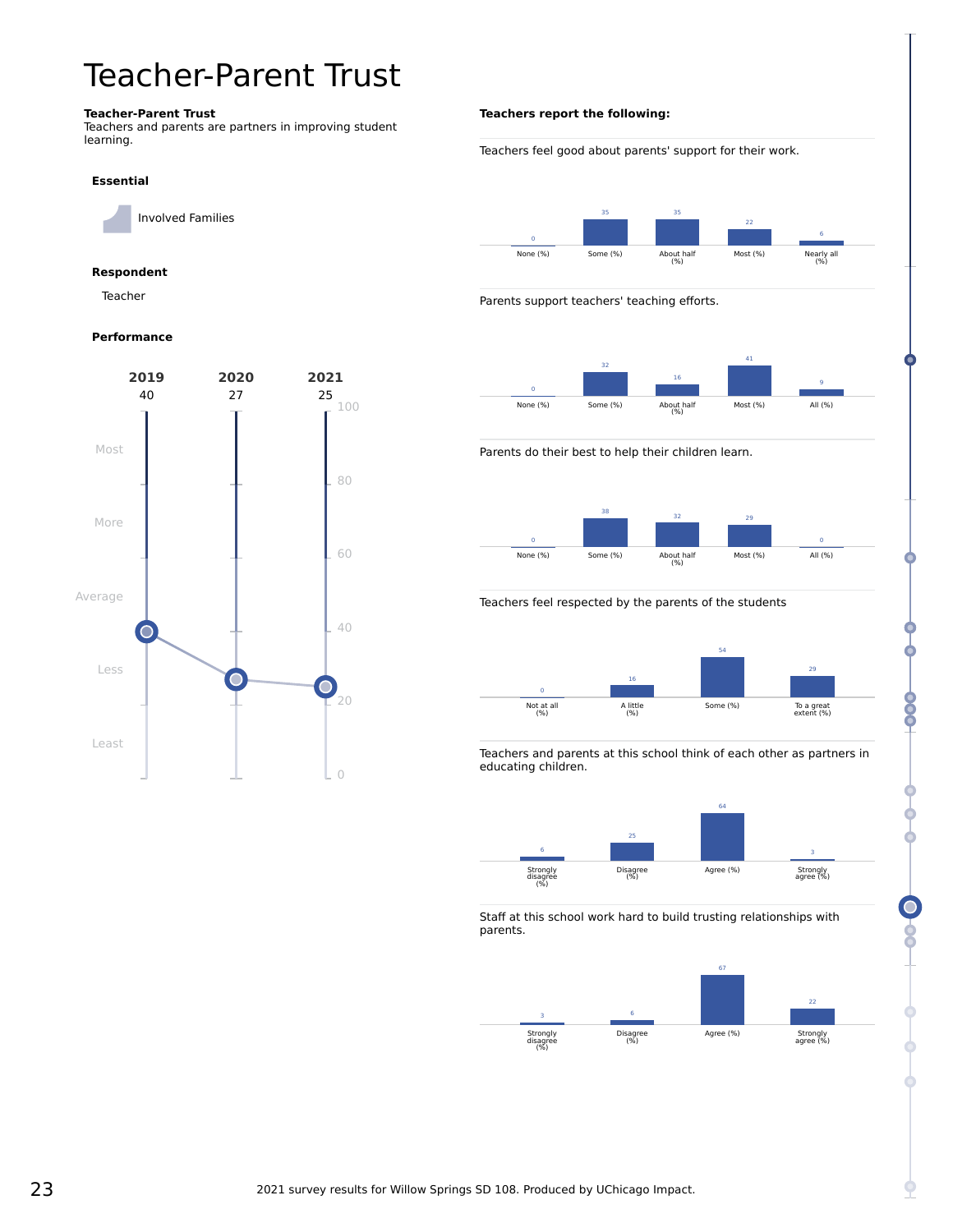# <span id="page-23-0"></span>Teacher-Principal Trust

### **Teacher-Principal Trust**

Teachers and principals share a high level of mutual trust and respect.

#### **Essential**

Effective Leaders

### **Respondent**

Teacher

### **Performance**



#### **Teachers report the following:**

#### Teachers feel respected by the principal



The principal has confidence in the expertise of the teachers.



I trust the principal at his or her word.



It's OK in this school to discuss feelings, worries, and frustrations with the principal.



The principal takes a personal interest in the professional development of teachers.



The principal looks out for the personal welfare of the faculty members.



800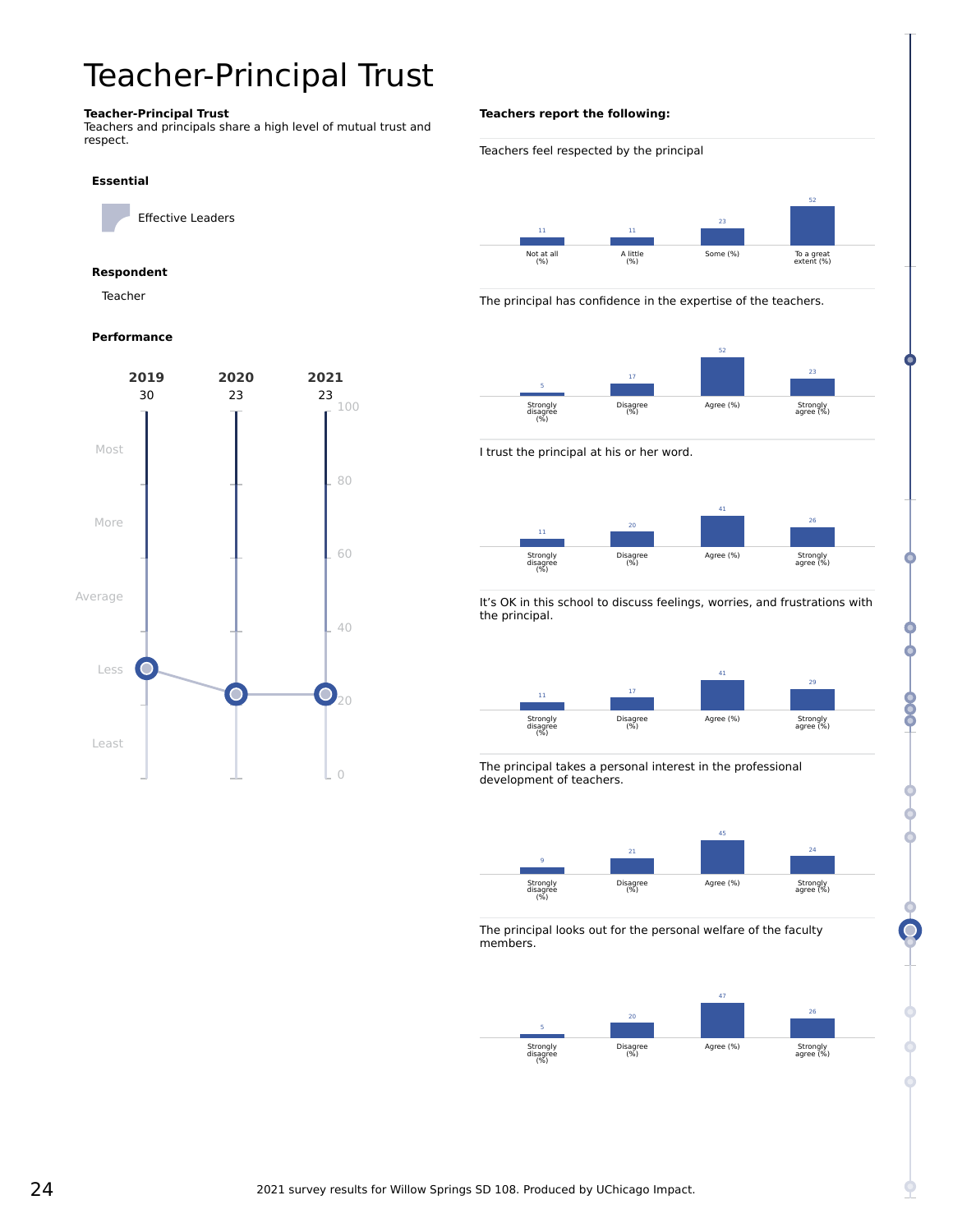The principal places the needs of children ahead of personal and political interests.



The principal at this school is an effective manager who makes the school run smoothly.



-000+

¢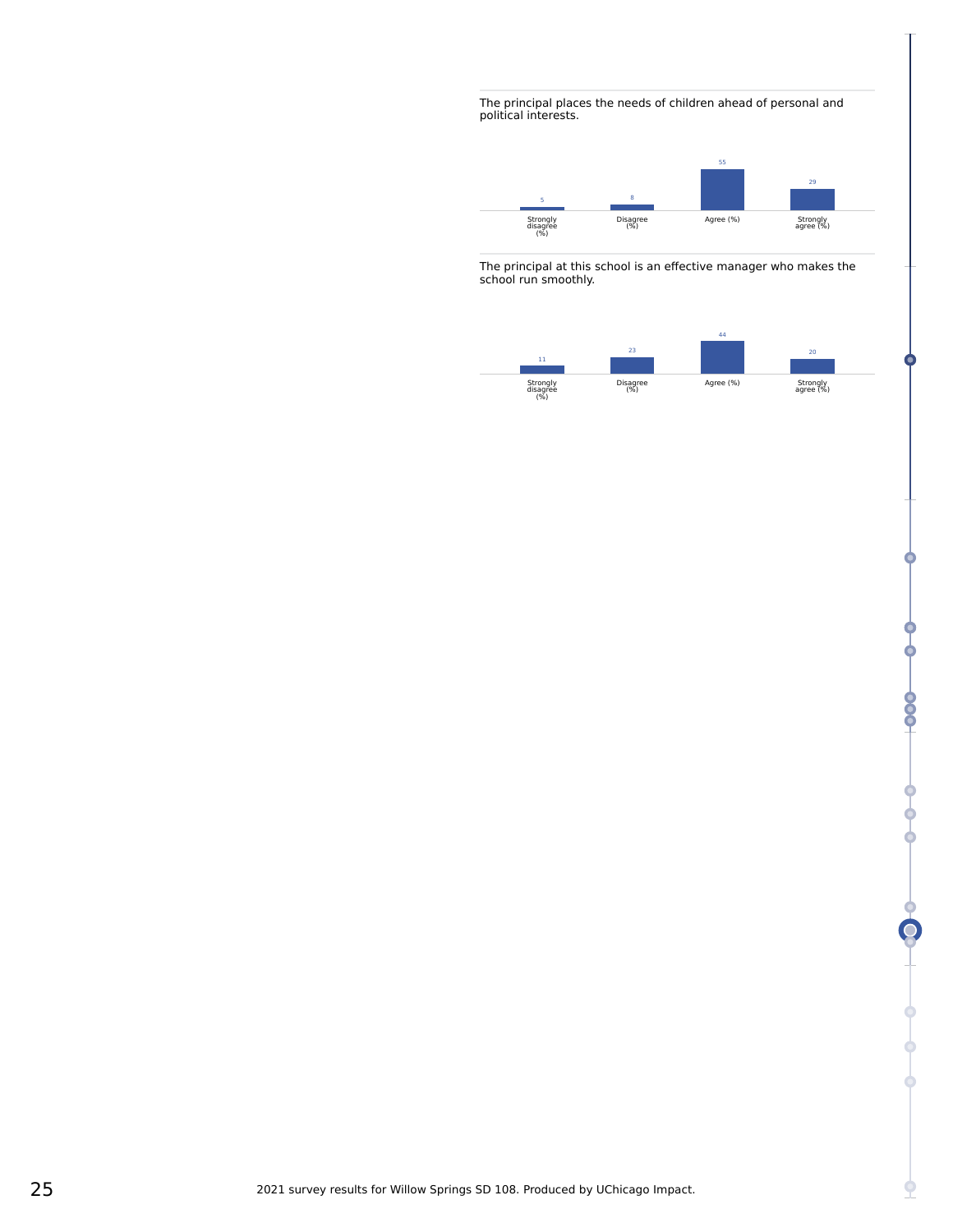# <span id="page-25-0"></span>Parent Involvement in School

### **Parent Involvement in School**

Parents are active participants in their child's schooling.

#### **Essential**

Involved Families

## **Respondent**

Teacher

### **Performance**



### **Teachers report that students' parents:**

Attended parent-teacher conferences when you requested them.



Volunteered time to support the school/center (e.g., volunteer in classrooms, help with school/center-wide events, etc.).



Contacted you about their child's performance.



### Responded to your suggestions for helping their child.



**990**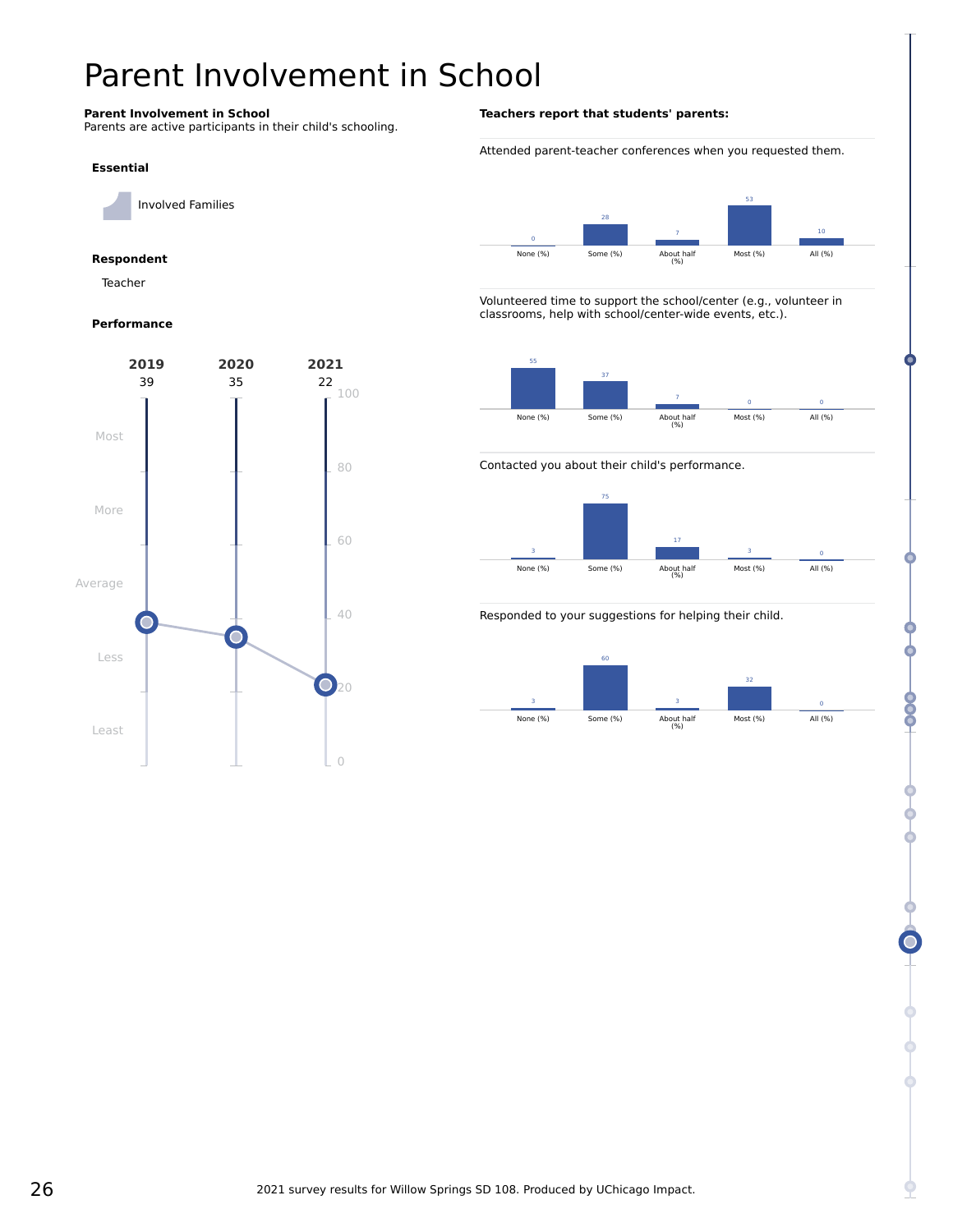# <span id="page-26-0"></span>Parent Influence on Decision Making in Schools

#### **Parent Influence on Decision Making in Schools**

The school has created opportunities for parents to participate in developing academic programs and influencing school curricula.

### **Essential**

Involved Families

#### **Respondent**

Teacher

#### **Performance**



#### **Teachers report that the school:**

Involves parents in the development of programs aimed at improving students' academic outcomes.



Involves parents in commenting on school curricula.



Includes parent leaders from all backgrounds in school improvement efforts.



Develops formal networks to link all families with each other (for example: sharing parent directories, providing a website for parents to connect with one another, etc.).



Encourage more involved parents/guardians to reach out to less involved parents/guardians?



**OOO**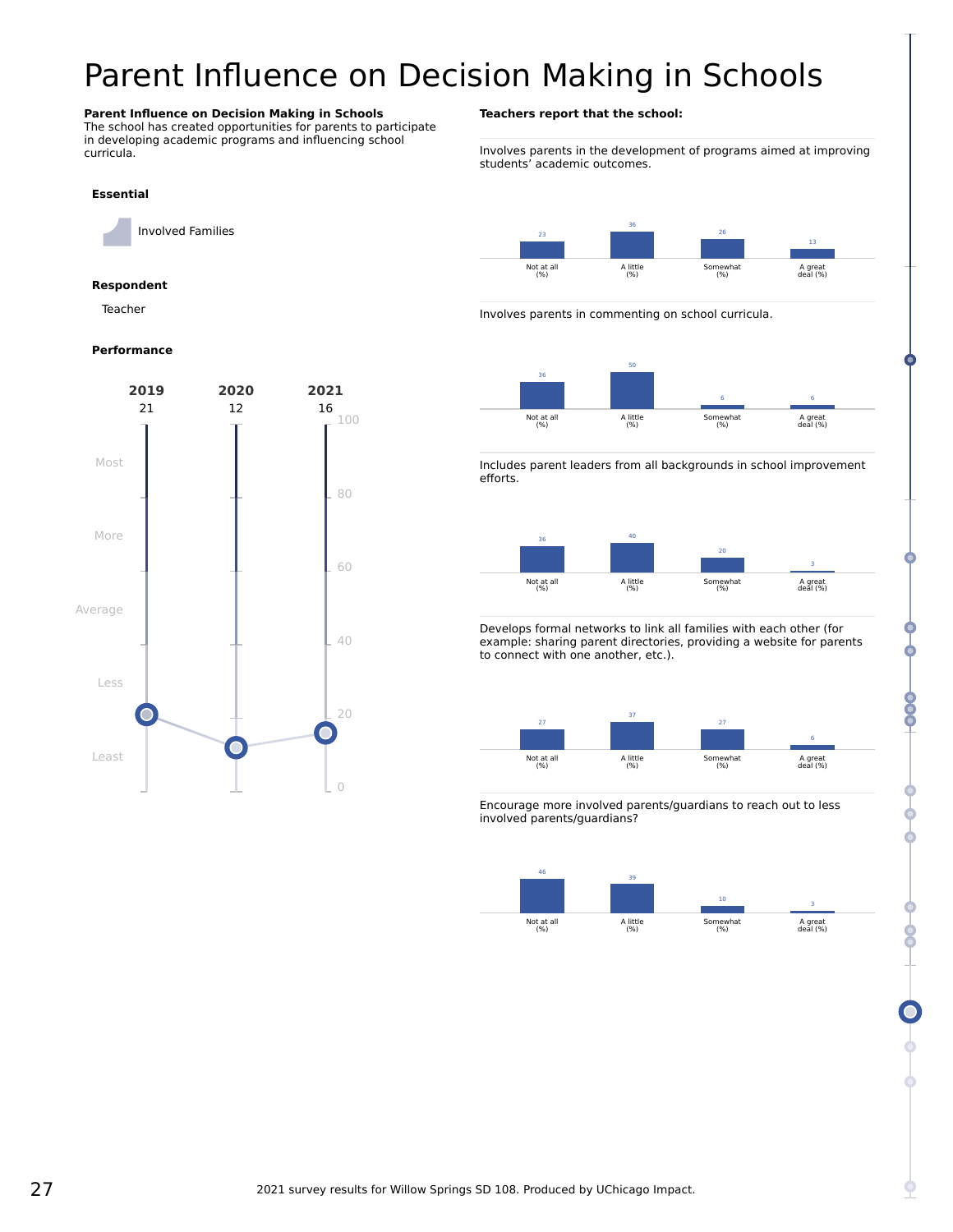# <span id="page-27-0"></span>Quality Professional Development

### **Quality Professional Development**

Professional development is rigorous and focused on student learning.

#### **Essential**

Collaborative Teachers

### **Respondent**

Teacher

#### **Performance**



#### **Teachers report that professional development this year has:**

Been sustained and coherently focused, rather than short-term and unrelated.



Included enough time to think carefully about, try, and evaluate new ideas.







Included opportunities to work productively with colleagues in my school.



Included opportunities to work productively with teachers from other schools.



8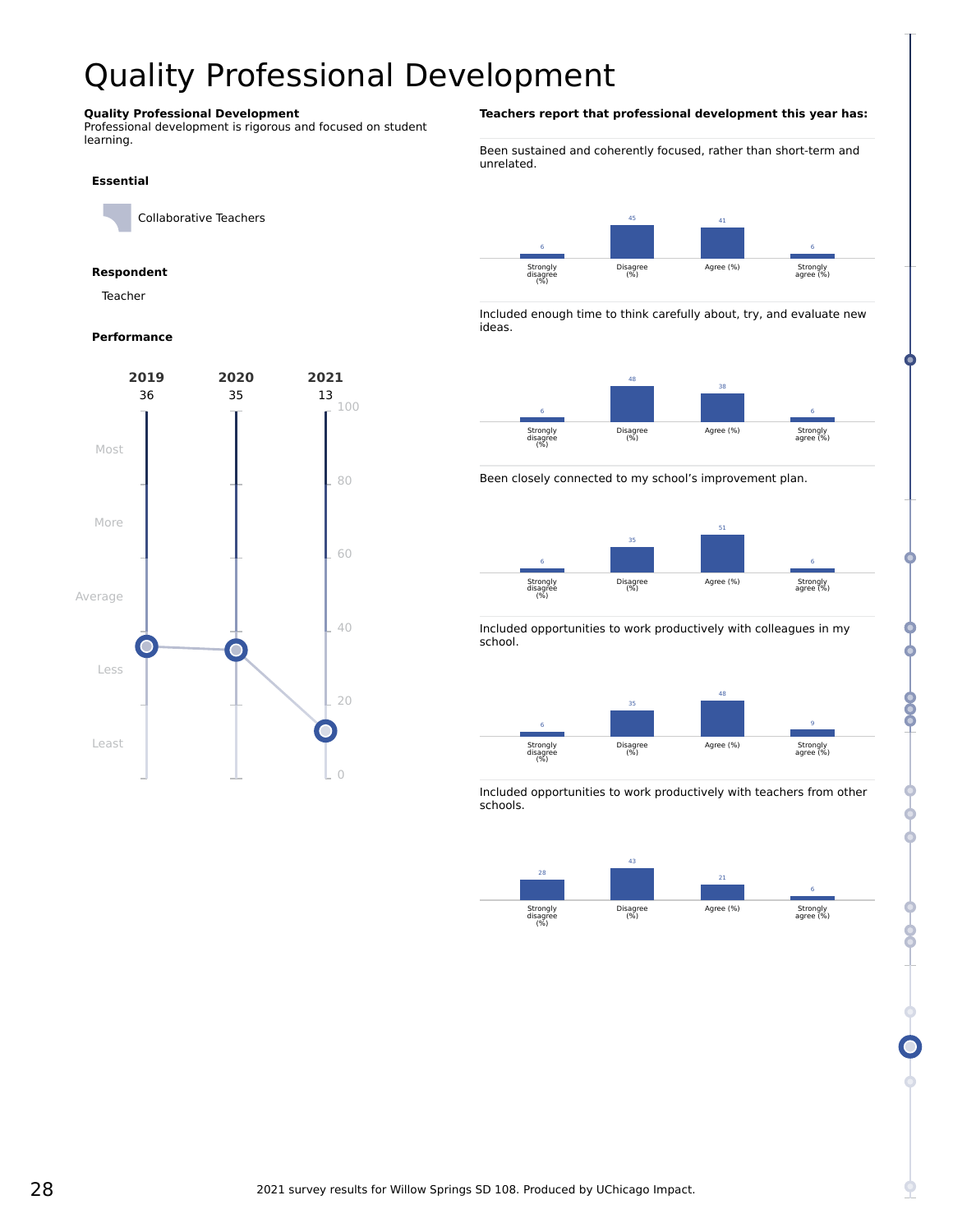# <span id="page-28-0"></span>Instructional Leadership

#### **Instructional Leadership**

The school leadership team sets high standards for teaching and student learning.

#### **Essential**

Effective Leaders

### **Respondent**

Teacher

### **Performance**



#### **Teachers report that a member of the school leadership team:**

Makes clear to the staff the leadership's expectations for meeting instructional goals.



Communicates a clear vision for our school.



Presses teachers to implement what they have learned in professional development.



Knows what's going on in my classroom.



Provides me with useful feedback to improve my teaching.



Has provided me with the support I need to improve my teaching.



o.o.o

8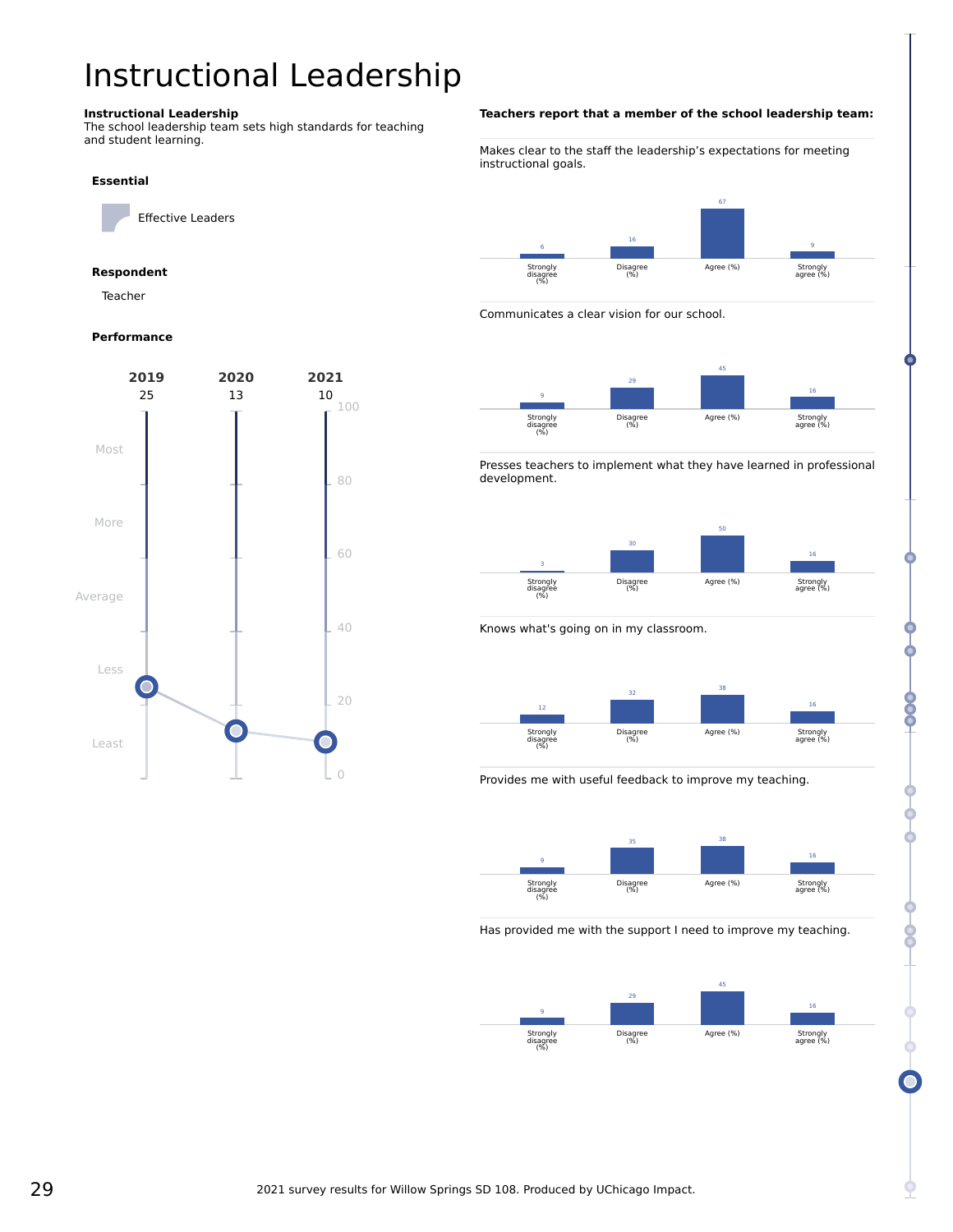# <span id="page-29-0"></span>Collaborative Practices

#### **Collaborative Practices**

Teachers observe each others' practice and work together to review assessment data and develop instructional strategies.

#### **Essential**

Collaborative Teachers

#### **Respondent**

Teacher

#### **Performance**



#### **Teachers report how often they have done the following:**

Observed another teacher's classroom to offer feedback.



Observed another teacher's classroom to get ideas for your own instruction.



Gone over student assessment data with other teachers to make instructional decisions.



Worked with other teachers to develop materials or activities for particular classes.



80

Worked on instructional strategies with other teachers.

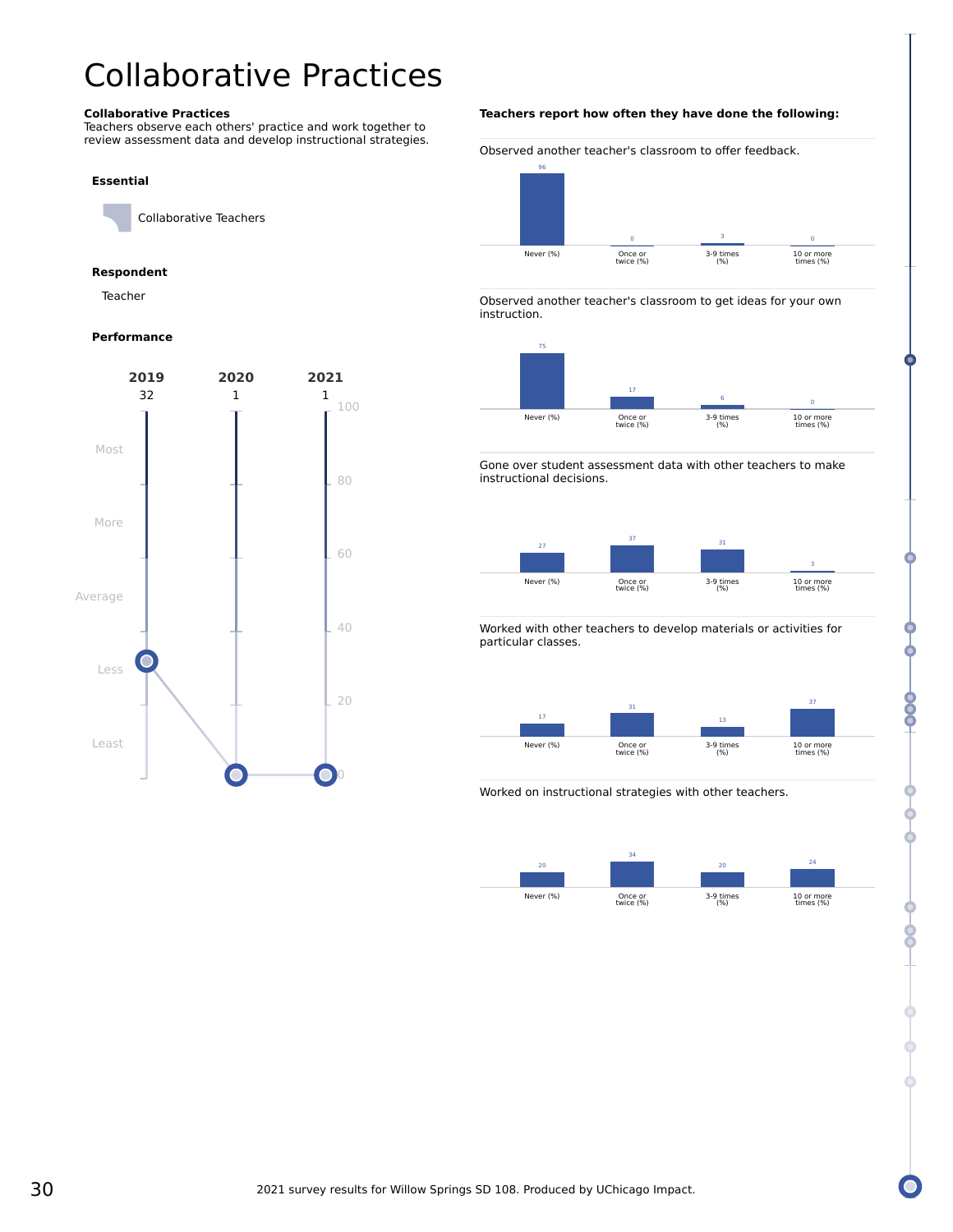# <span id="page-30-0"></span>All Supplemental Measures

How is Willow Springs SD 108 performing on all supplemental measures in 2021?

| Page | <b>Measure</b>                               | Change | <b>Performance</b> | <b>Essential</b>             | Respondent |
|------|----------------------------------------------|--------|--------------------|------------------------------|------------|
| 32   | <b>Student Peer Relationships</b>            | $+37$  | 91 Most            | <b>Supplemental Measures</b> | Student    |
| 33   | <b>Teacher Safety</b>                        | $+23$  | 67 More            | <b>Supplemental Measures</b> | Teacher    |
| 35   | Academic Engagement                          | $-1$   | 57 Average         | <b>Supplemental Measures</b> | Student    |
| 36   | <b>Rigorous Study Habits</b>                 | $-3$   | <b>53 Average</b>  | <b>Supplemental Measures</b> | Student    |
| 37   | <b>Course Clarity</b>                        | $+9$   | <b>50 Average</b>  | <b>Supplemental Measures</b> | Student    |
| 38   | Classroom Rigor                              | $+13$  | <b>49 Average</b>  | <b>Supplemental Measures</b> | Student    |
| 39   | Human & Social Resources in the<br>Community | $-6$   | <b>45 Average</b>  | <b>Supplemental Measures</b> | Student    |
| 40   | <b>Student Responsibility</b>                | $+5$   | <b>45 Average</b>  | <b>Supplemental Measures</b> | Teacher    |
| 41   | Innovation                                   | $+8$   | 36 Less            | <b>Supplemental Measures</b> | Teacher    |
| 42   | Inquiry-Based Science Instruction            | $+3$   | 25 Less            | <b>Supplemental Measures</b> | Student    |
| 43   | Socialization of New Teachers                | $+3$   | 21 Less            | <b>Supplemental Measures</b> | Teacher    |
| 44   | <b>Parent Supportiveness</b>                 | N/A    | 10 Least           | <b>Supplemental Measures</b> | Student    |
| 45   | Reflective Dialogue                          | $-5$   | 1 Least            | <b>Supplemental Measures</b> | Teacher    |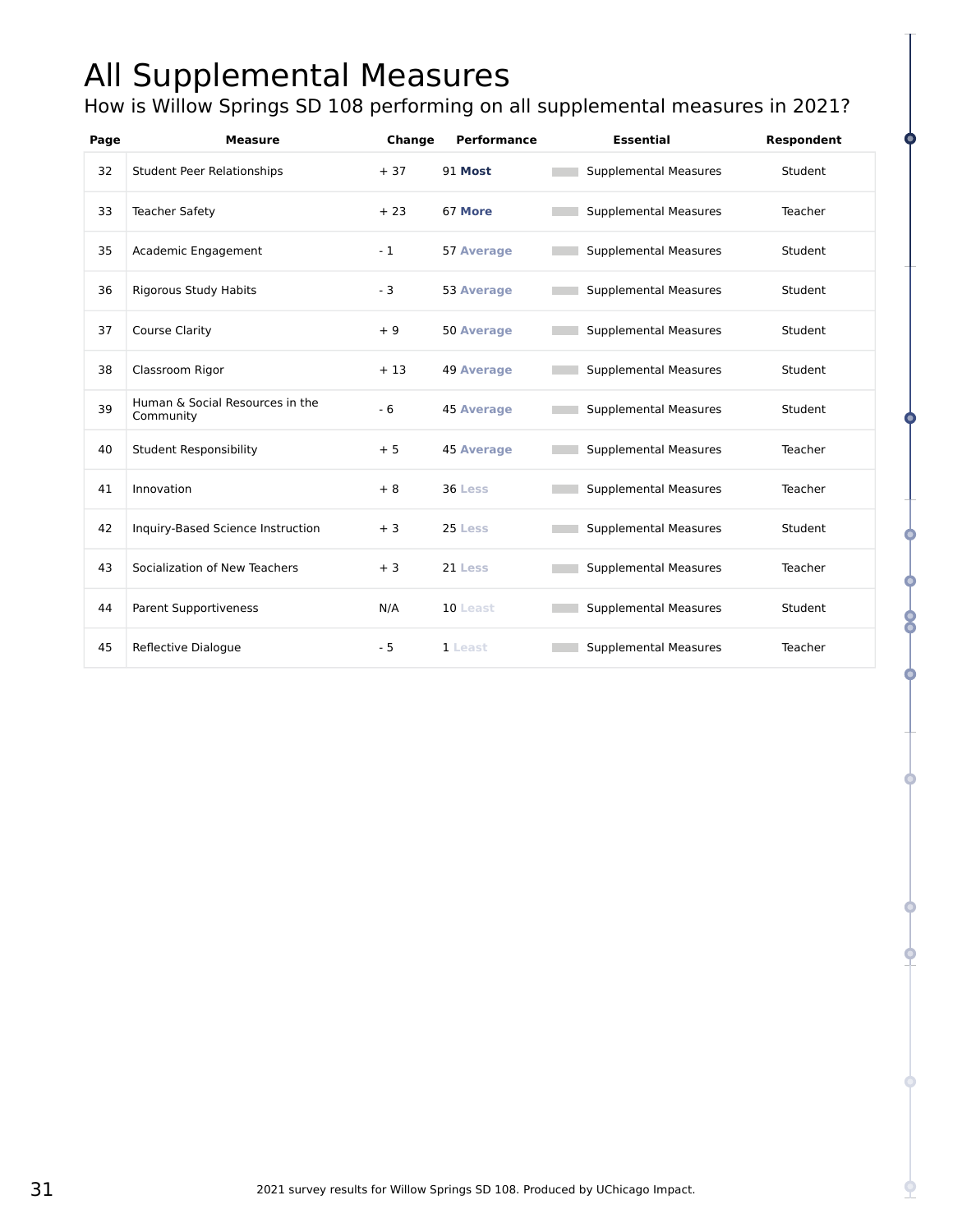# <span id="page-31-0"></span>Student Peer Relationships

### **Student Peer Relationships**

Students treat each other with respect, work well together, and help each other learn.

#### **Essential**

**Supplemental Measures** 

#### **Respondent**

Student

#### **Performance**



### **Students report that their school peers:**



Treat each other with respect.

Strongly disagree (%)



Agree (%)

Strongly agree (%)

Disagree (%)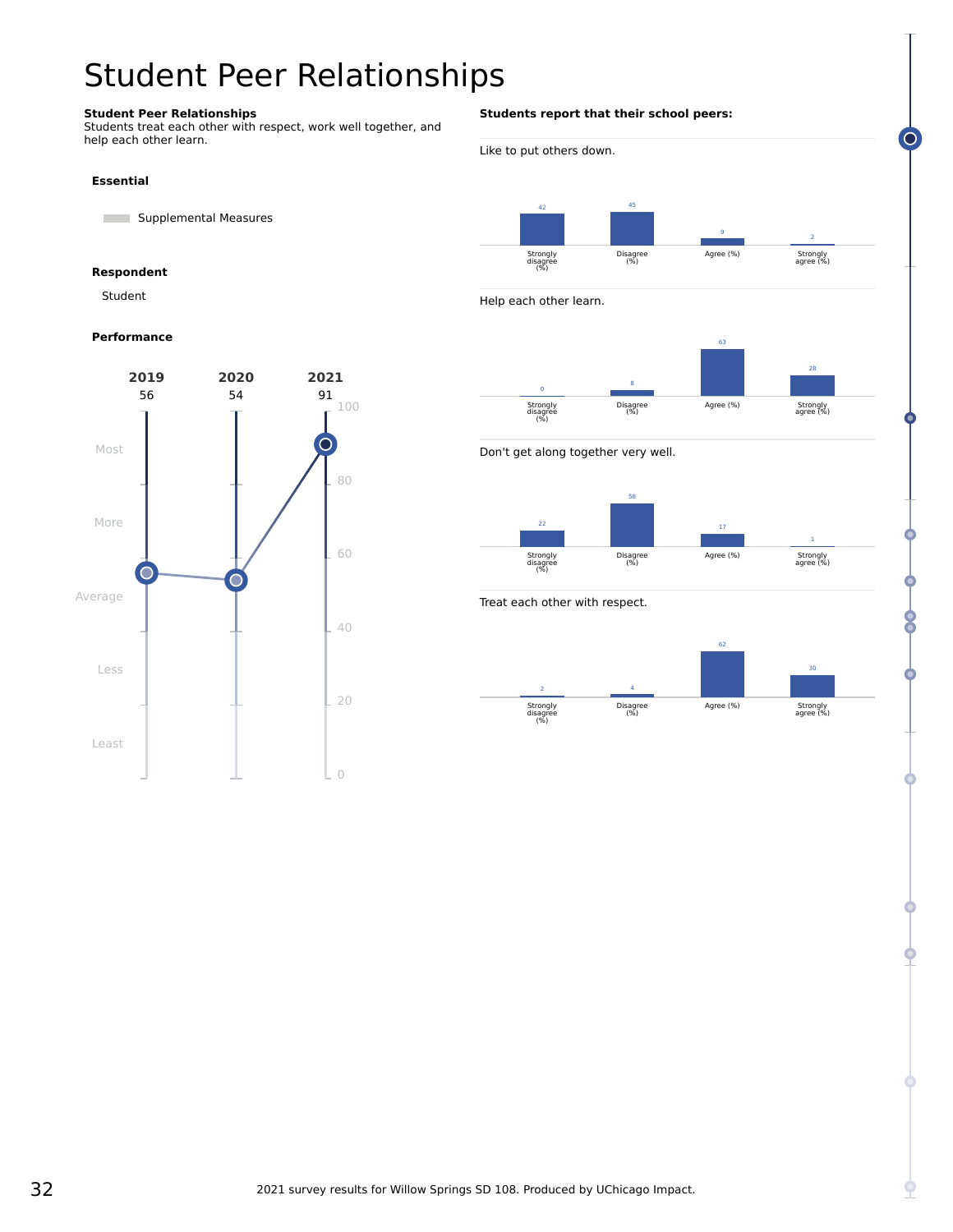# <span id="page-32-0"></span>Teacher Safety

#### **Teacher Safety**

Teachers report little or no disorder in the hallways, physical conflict among students, vandalism, robbery or theft, and threats of violence against teachers.

### **Essential**

**Supplemental Measures** 

#### **Respondent**

Teacher

## **Performance**



**Teachers report how much each of the following is a problem:** Physical conflicts among students 70 Not at all (%) 26 A little (%) 2 Some (%) 0 To a great extent (%) Robbery or theft 60 Not at all (%) 36 A little (%) 3 Some (%) 0 To a great extent (%) Gang activity -- Not at all (%) -- A little (%) -- Some (%) -- To a great extent (%) Disorder in classrooms 47 Not at all (%) 41 A little (%) 11 Some (%) 0 To a great extent (%) Disorder in hallways 63 Not at all (%) 33 A little (%) 3 Some (%) 0 To a great extent (%) Student disrespect of teachers .<br>26 52 20

Not at all (%)

A little (%)

Some (%)

0 To a great extent (%) ⊂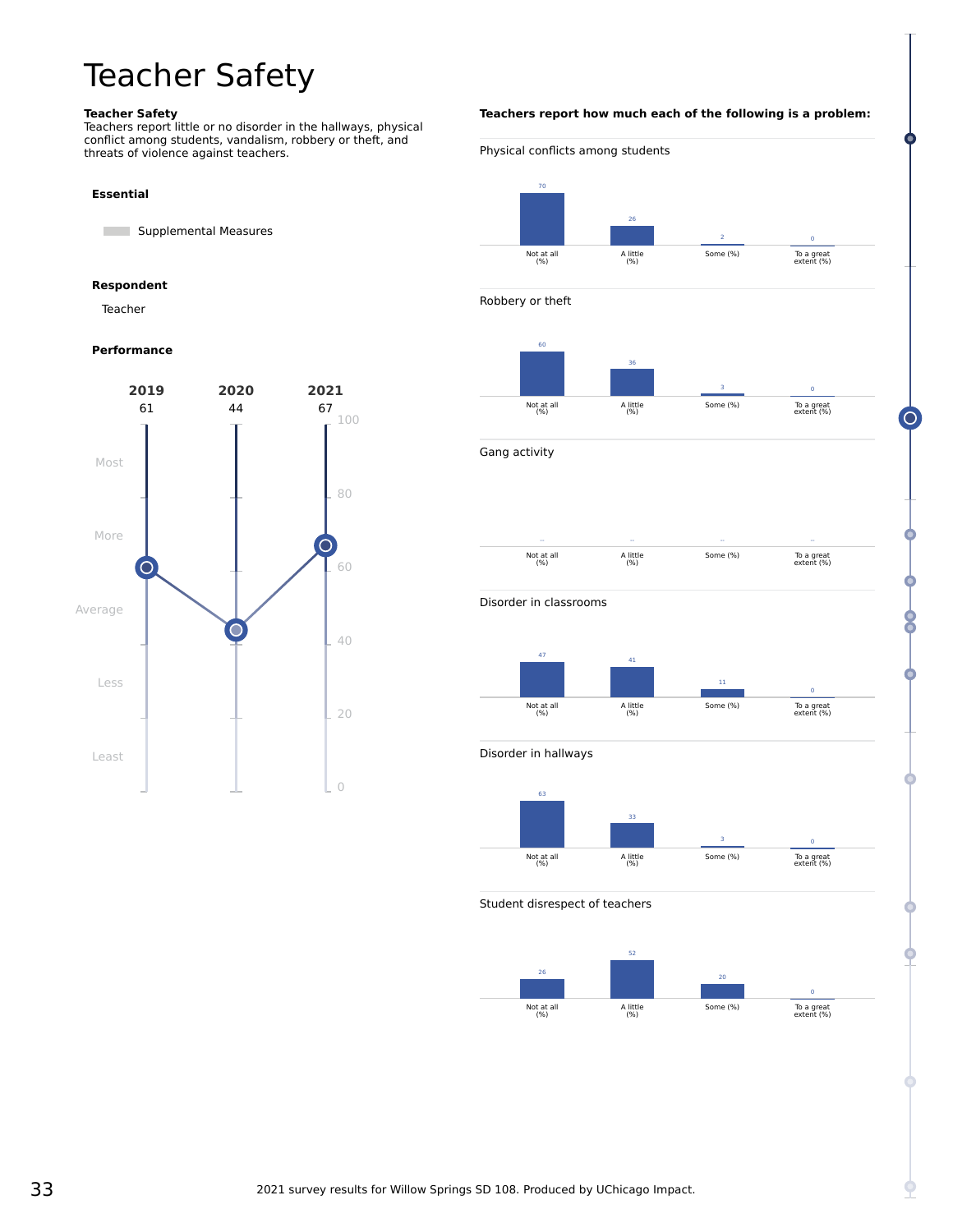



 $\subset$ 

o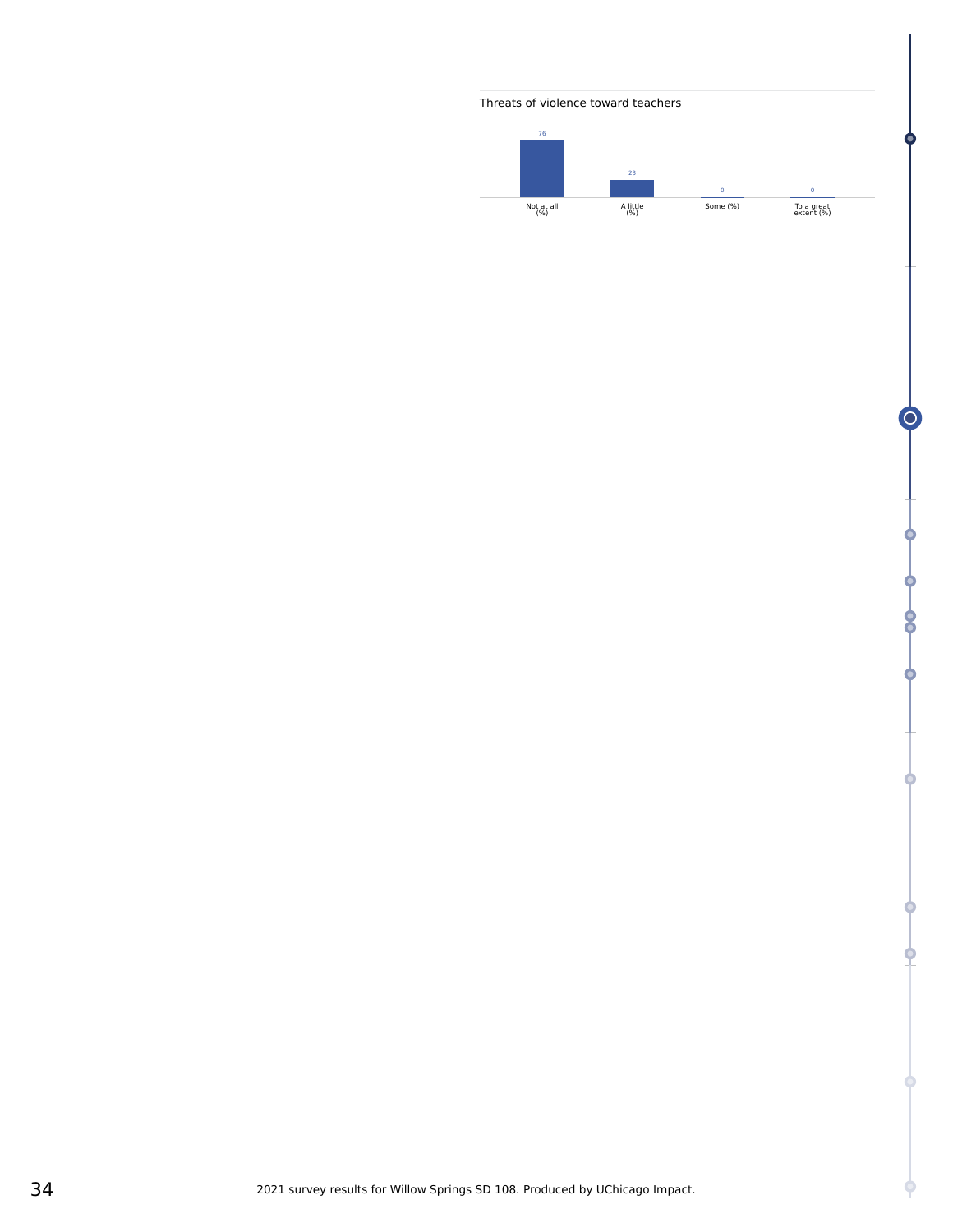# <span id="page-34-0"></span>Academic Engagement

#### **Academic Engagement**

Students are interested and engaged in learning.

#### **Essential**

**Supplemental Measures** 

## **Respondent**

Student

### **Performance**



### **Students report:**











### The topics we are studying are interesting and challenging.

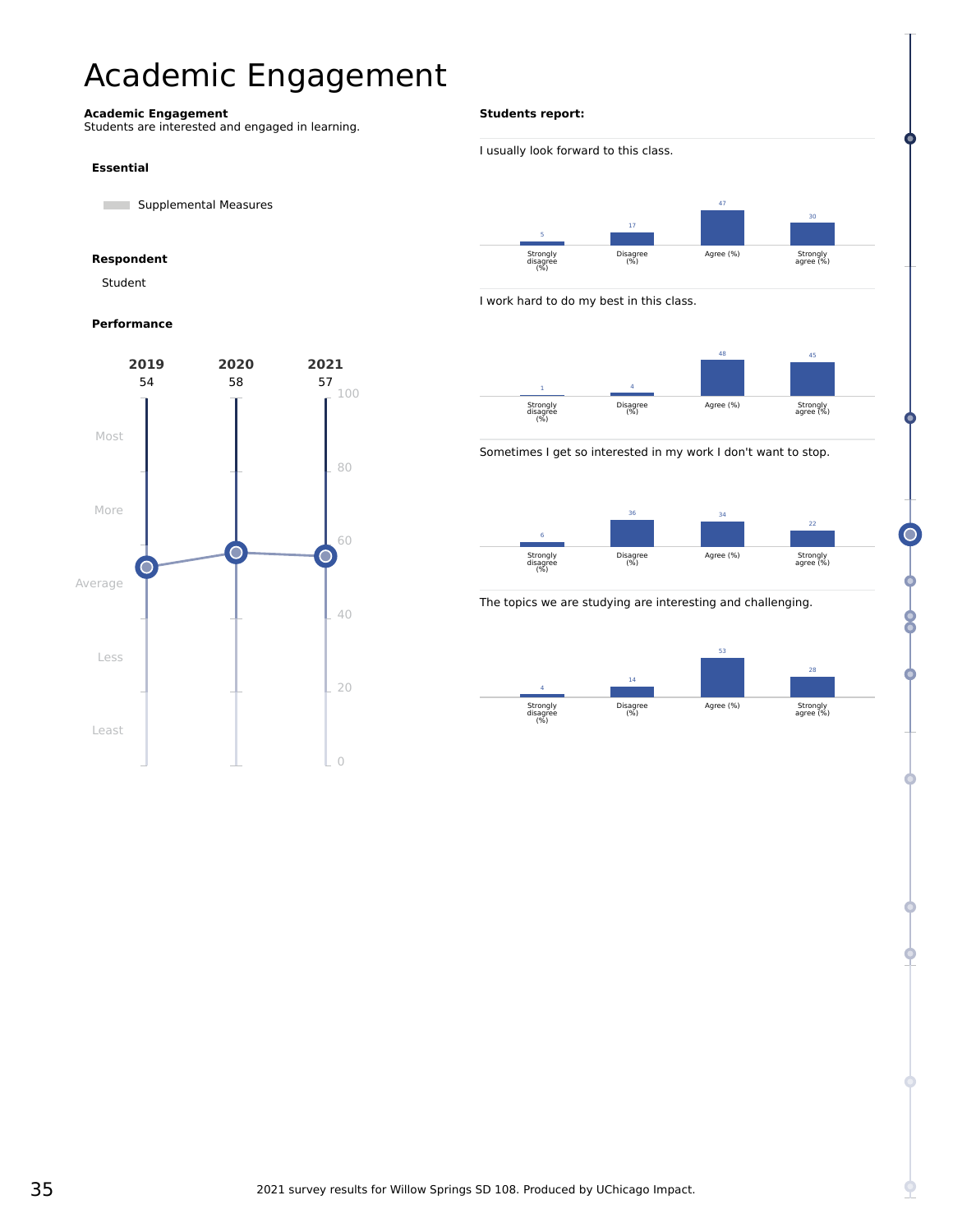# <span id="page-35-0"></span>Rigorous Study Habits

### **Rigorous Study Habits**

Students set aside time for schoolwork and give priority to studying.

#### **Essential**

**Supplemental Measures** 

### **Respondent**

Student

### **Performance**



### **Students report that:**



I set aside time to do my homework and study.



I try to do well on my schoolwork even when it isn't interesting to me.



### If I need to study, I don't go out with my friends.

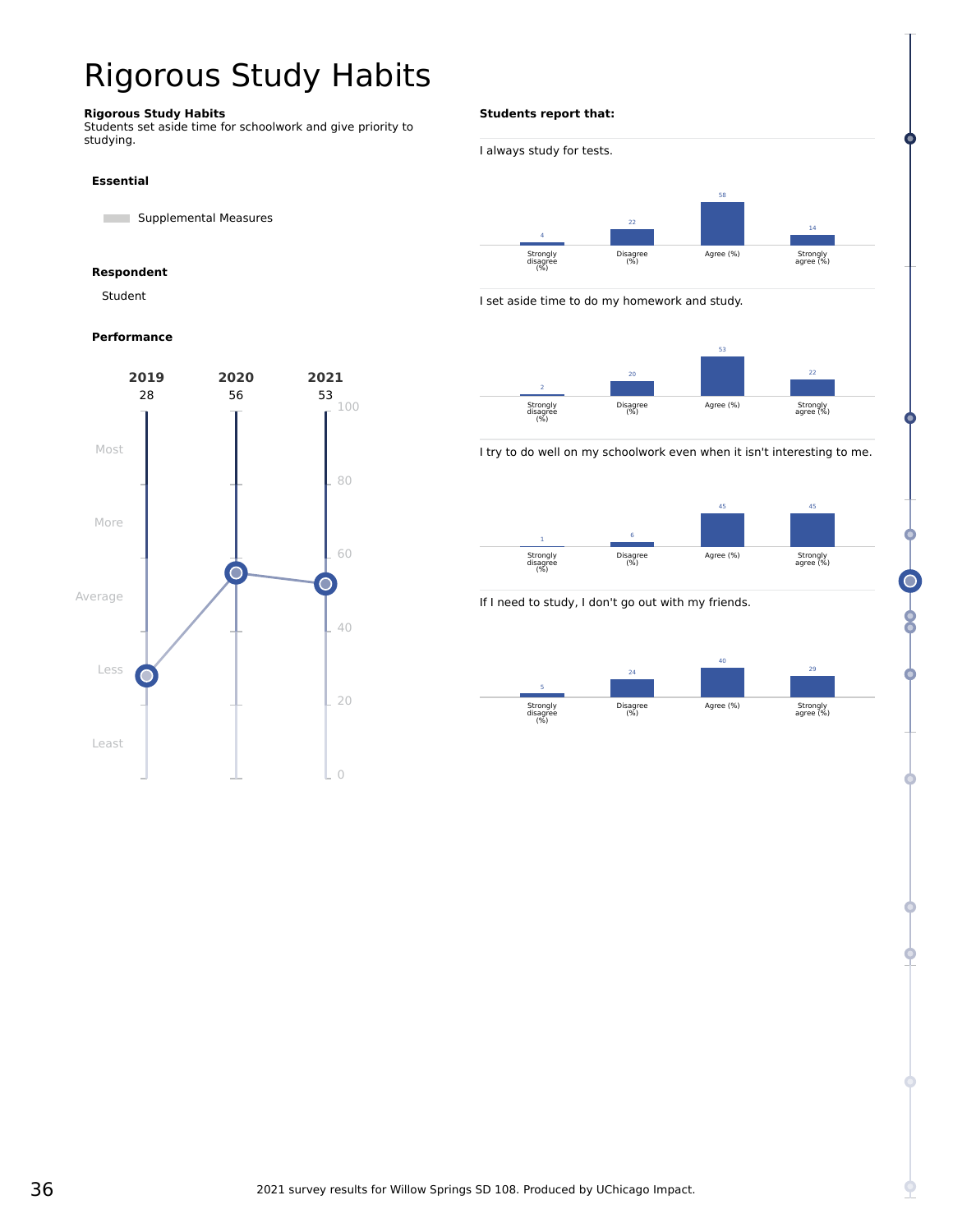# <span id="page-36-0"></span>Course Clarity

#### **Course Clarity**

Students are provided clear learning goals and instruction that supports achievement.

#### **Essential**

**Supplemental Measures** 

#### **Respondent**

Student

### **Performance**



#### **Students report the following about one specific class:**



It's clear to me what I need to do to get a good grade.



#### The work we do in class is good preparation for the test.



#### The homework assignments help me to learn the course material.



I know what my teacher wants me to learn in this class.

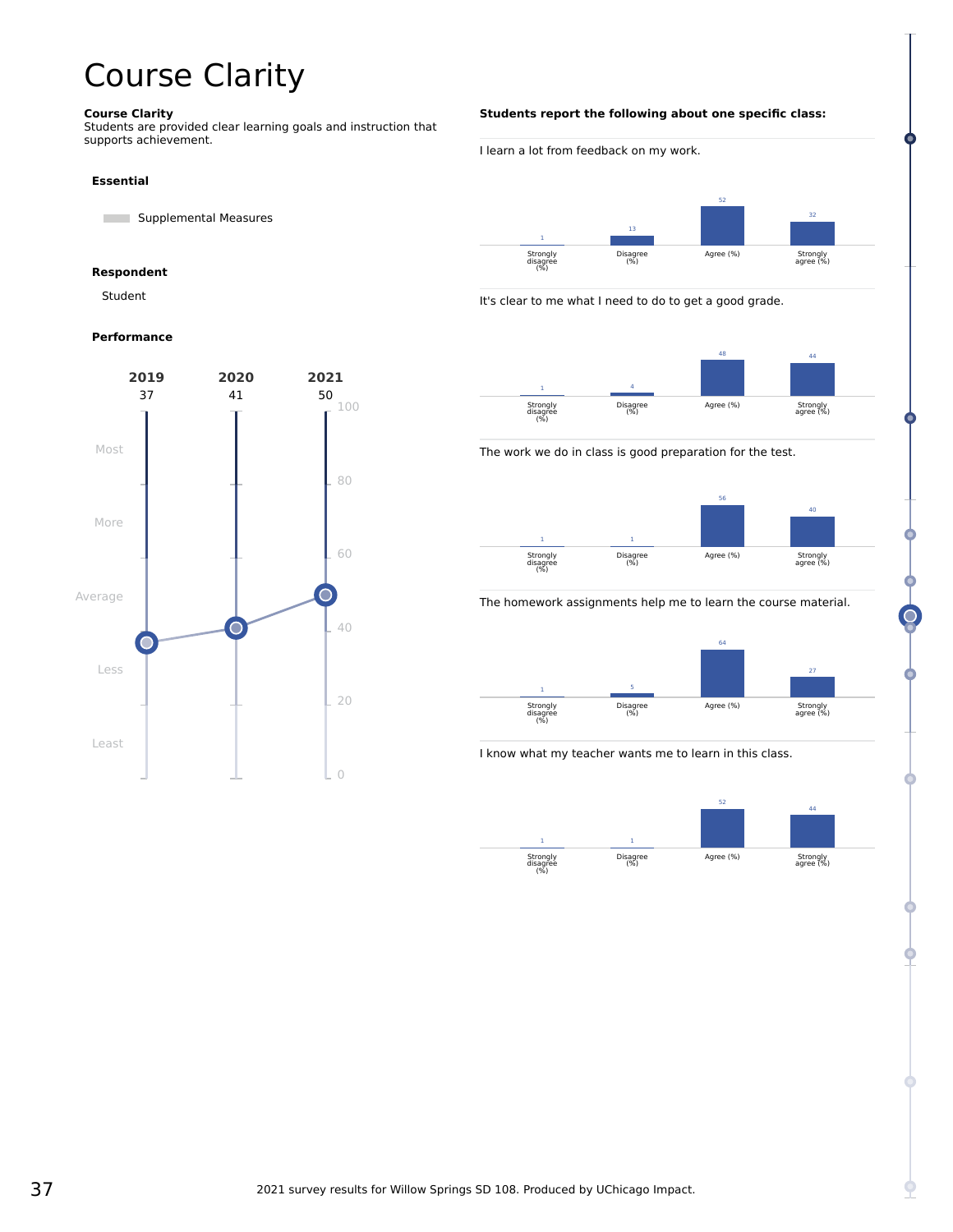# <span id="page-37-0"></span>Classroom Rigor

#### **Classroom Rigor**

Teachers encourage all students to make connections and seek multiple perspectives through their coursework.

#### **Essential**

**Supplemental Measures** 

#### **Respondent**

Student

#### **Performance**



#### **Students report that the teacher in their target class:**

Often connects what I am learning to life outside of the classroom.



Encourages students to share their ideas about things we are studying in class.



Often requires me to explain my answers.



Encourages us to consider different solutions or points of view.







We talk about different solutions or points of view.

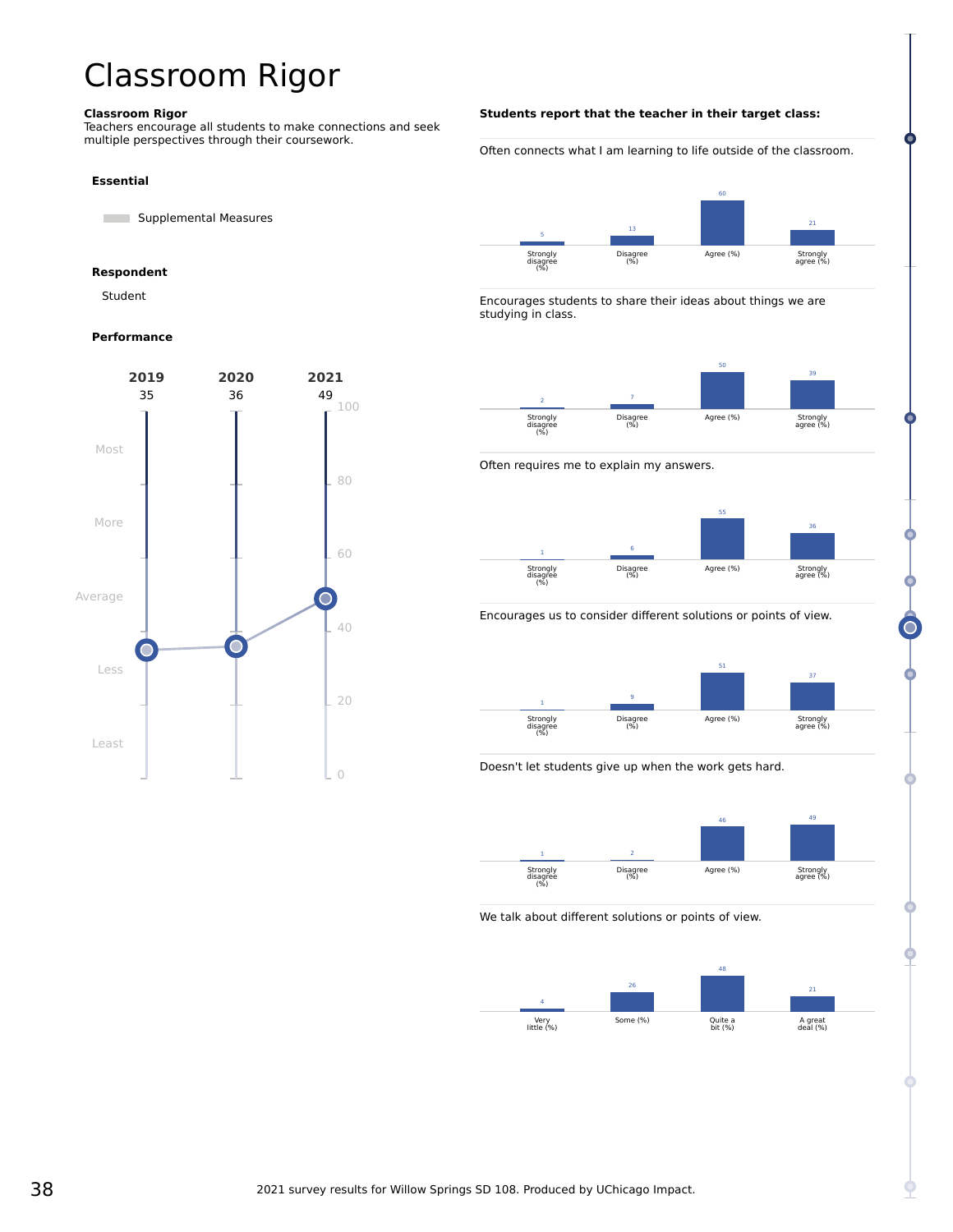# <span id="page-38-0"></span>Human & Social Resources in the Community

#### **Human & Social Resources in the Community**

**Supplemental Measures** 

**Essential**

**Respondent** Student

Students come from communities where there are adults they can trust who provide a safe environment.

### **Students report the following about their community:**

Adults in this neighborhood know who the local children are.







People in this neighborhood can be trusted.



There are adults in this neighborhood that children can look up to.



The equipment and buildings in the neighborhood, park, or playground are well kept.



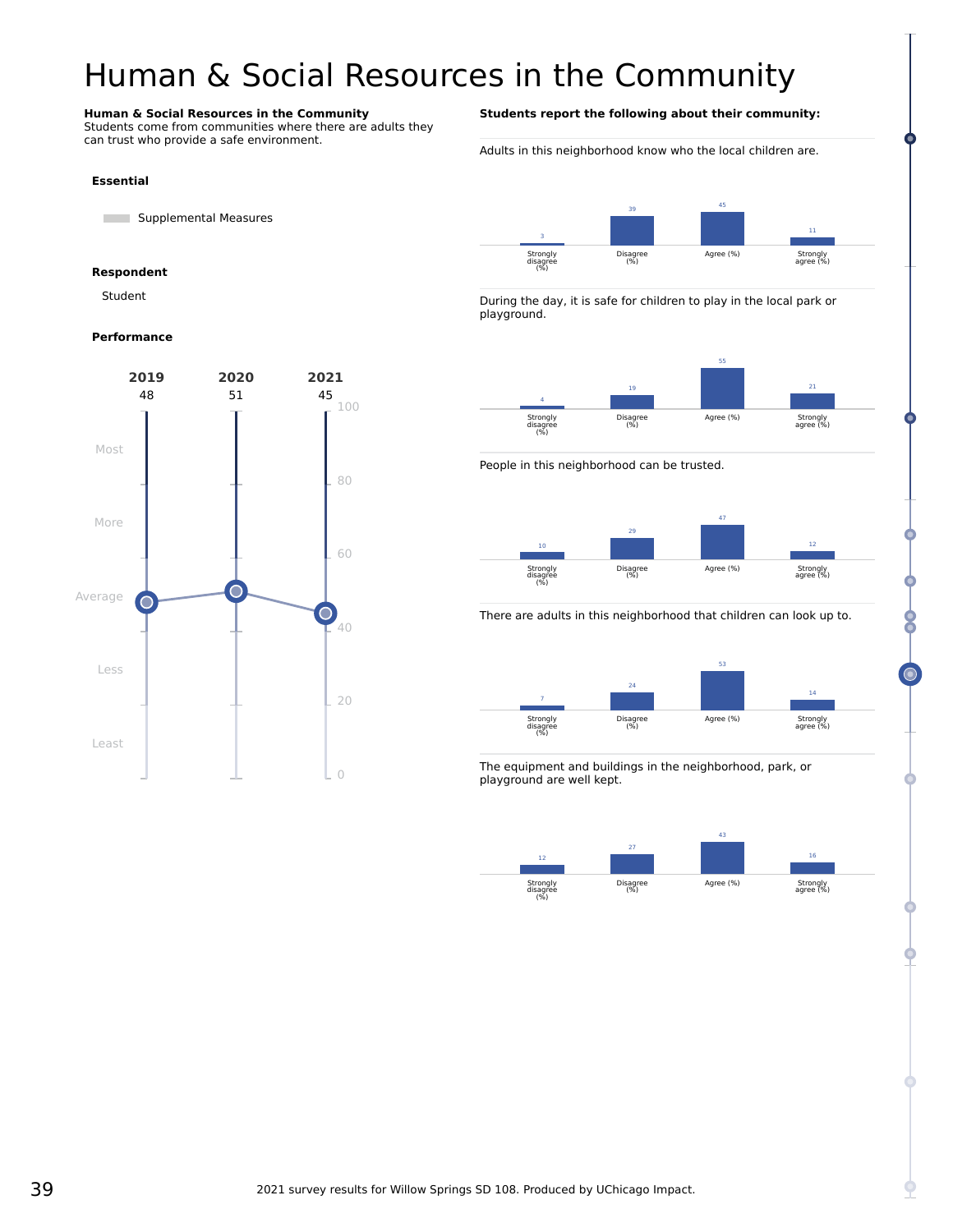# <span id="page-39-0"></span>Student Responsibility

### **Student Responsibility**

Students are active participants in their own learning and regularly attend class prepared to learn.

#### **Essential**

**Supplemental Measures** 

#### **Respondent**

Teacher

#### **Performance**



#### **Teachers report that their students:**





#### Come to class prepared with the appropriate supplies and books?





### Actively participate in class activities?



#### Always turn in their homework?





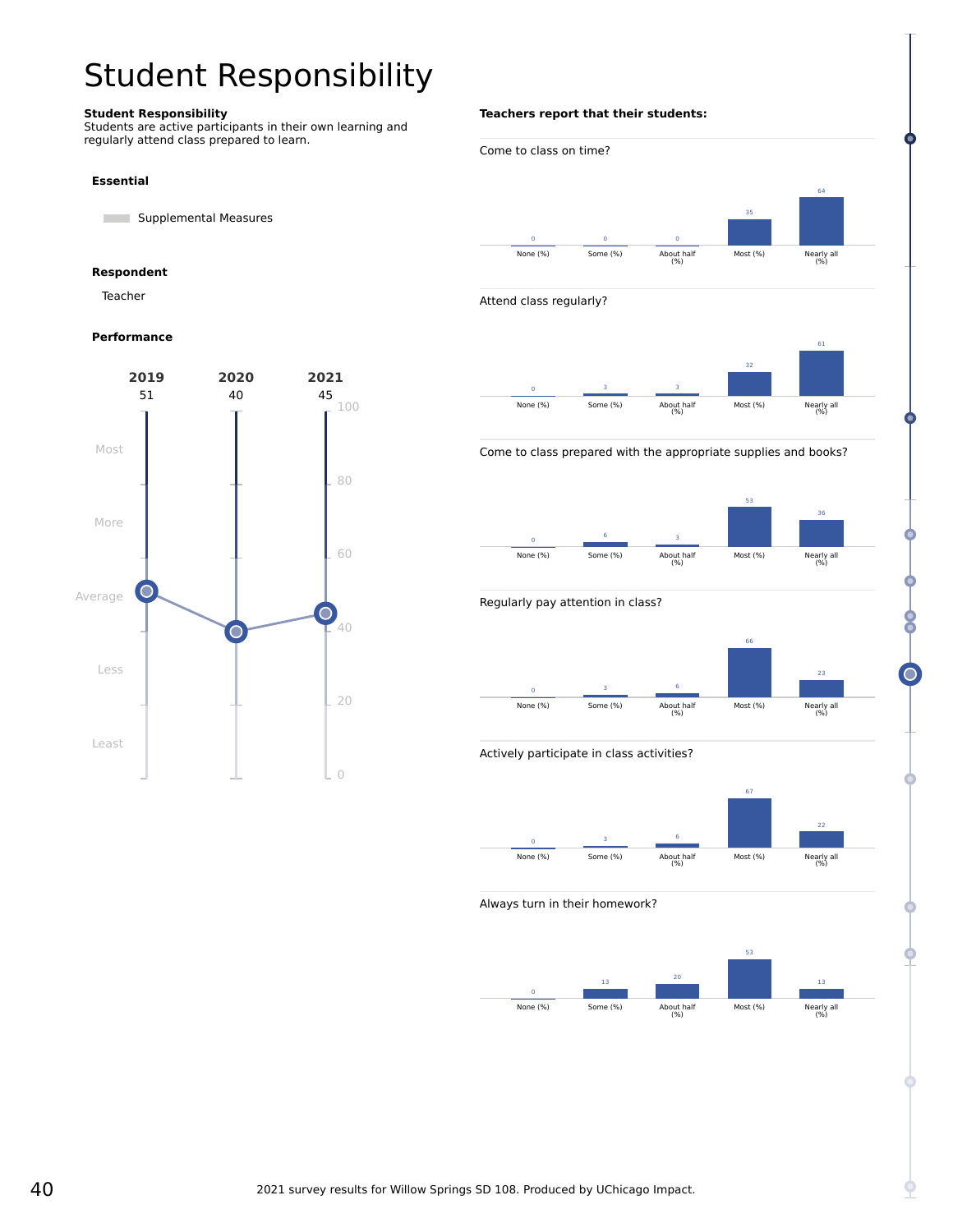# <span id="page-40-0"></span>Innovation

#### **Innovation**

Teachers have a strong orientation toward improvement and a willingness to be a part of an active learning environment.

#### **Essential**

**Supplemental Measures** 

#### **Respondent**

Teacher

#### **Performance**



#### **Teachers report that:**

#### Teachers are really trying to improve their teaching.











#### Teachers are continually learning and seeking new ideas.

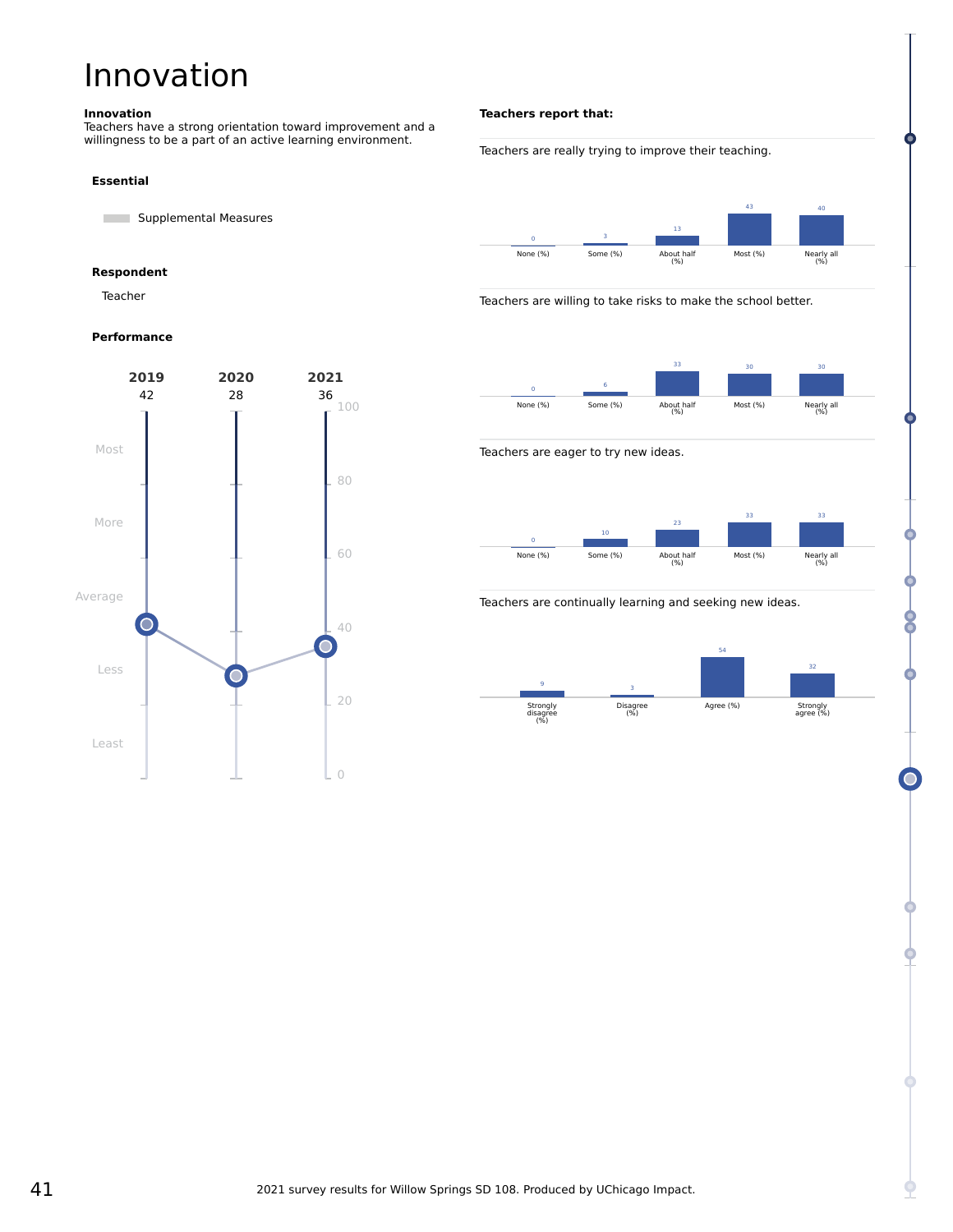# <span id="page-41-0"></span>Inquiry-Based Science Instruction

#### **Inquiry-Based Science Instruction**

Students conduct scientific investigations, including generating and testing hypotheses, writing lab reports and using laboratory equipment.

### **Essential**

**Supplemental Measures** 

#### **Respondent**

Student

#### **Performance**



#### **Students report doing the following in science class:**

Use laboratory equipment or specimens.



Write lab reports.



Generate your own hypotheses.



Use evidence/data to support an argument or hypothesis.



Find information from graphs and tables.

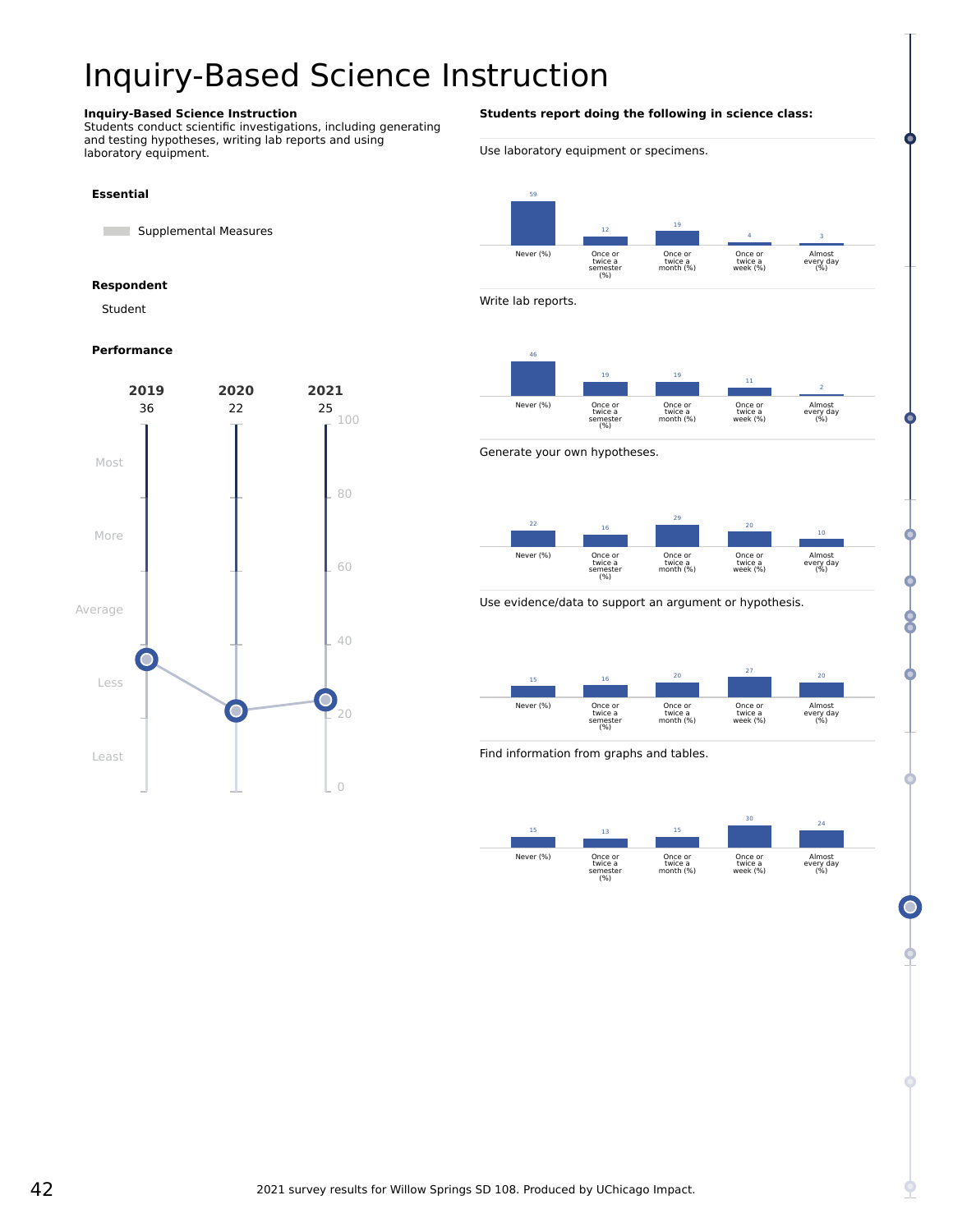# <span id="page-42-0"></span>Socialization of New Teachers

### **Socialization of New Teachers**

New teachers are included in the professional community and are given helpful feedback on their instructional practices.

#### **Essential**

**Supplemental Measures** 

#### **Respondent**

Teacher

#### **Performance**



#### **Teachers report the following:**

Experienced teachers invite new teachers into their classes to observe, give feedback, etc.



A conscious effort is made by faculty to make new teachers feel welcome here.



How many teachers are assigned a mentor teacher when they first begin working at this school?

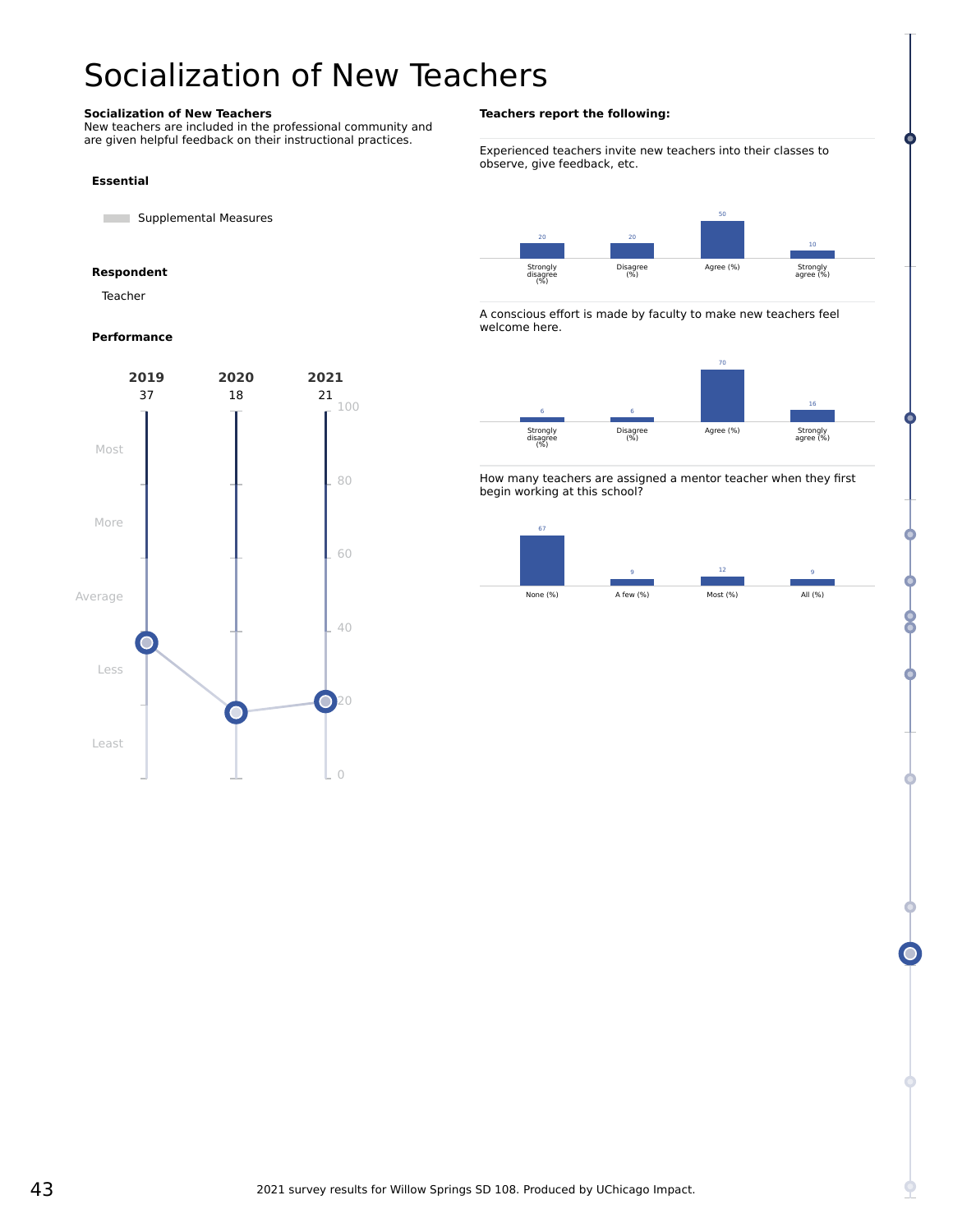# <span id="page-43-0"></span>Parent Supportiveness

#### **Parent Supportiveness**

Parents support their children emotionally and developmentally.

#### **Essential**

**Supplemental Measures** 

### **Respondent**

Student

### **Performance**



#### **Students report the following about their parents. My parents:**





Listen to you when you need to talk.



Show they are proud of you.



Take time to help you make decisions.